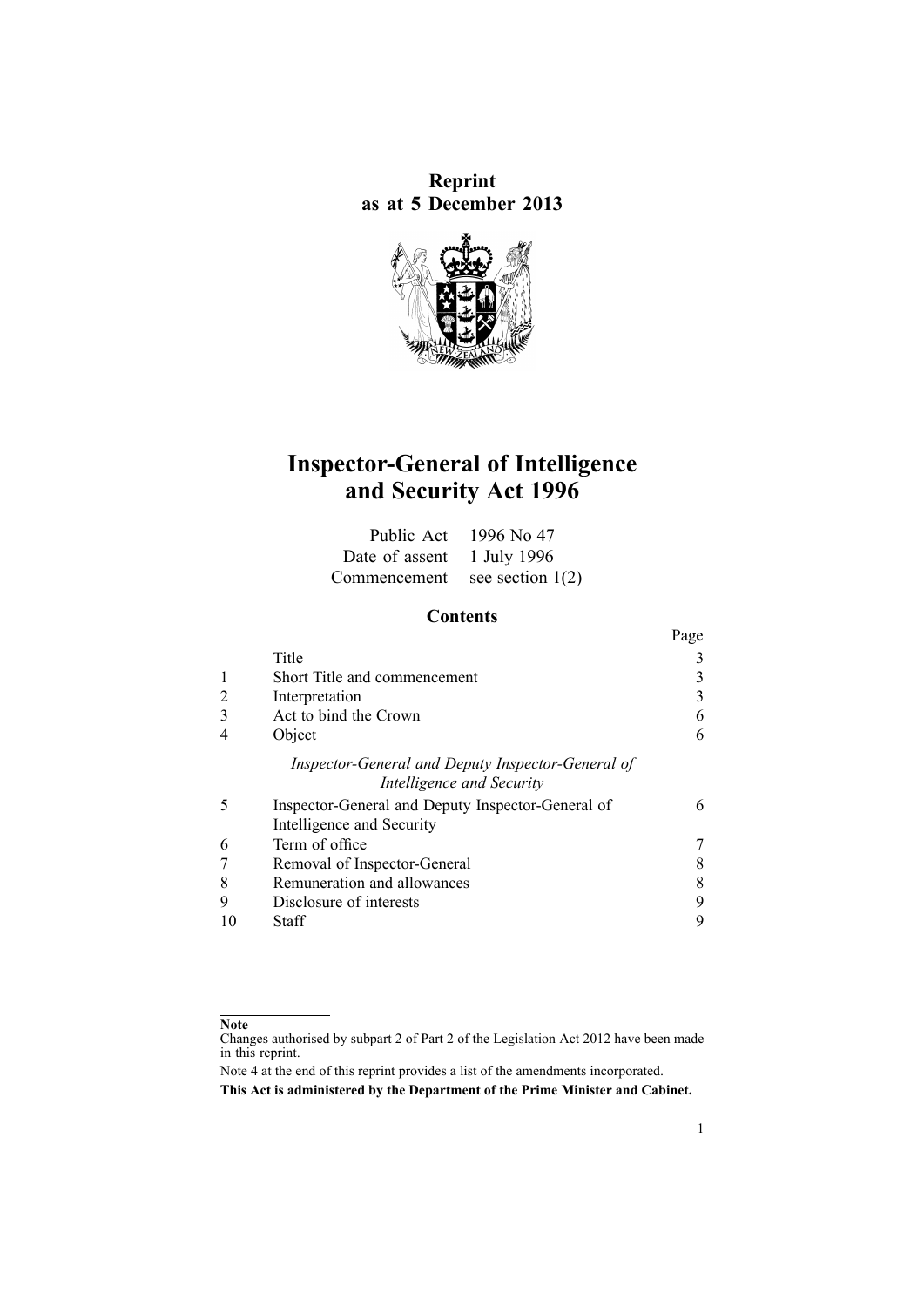| Inspector-General of Intelligence and | Reprinted as at |
|---------------------------------------|-----------------|
| <b>Security Act 1996</b>              | 5 December 2013 |

# *Functions of [Inspector-General](#page-8-0)*

| 11         | Functions of Inspector-General<br>Consultation                           | 9        |
|------------|--------------------------------------------------------------------------|----------|
| 12<br>13   |                                                                          | 12<br>12 |
| 14         | Requirements of security<br>Matters occurring before commencement of Act | 13       |
| 15         | Jurisdiction of courts and other agencies not affected                   | 13       |
|            |                                                                          |          |
|            | Advisory panel                                                           |          |
| 15A        | Advisory panel established                                               | 14       |
| 15B        | Function of advisory panel                                               | 14       |
| 15C        | Membership of advisory panel                                             | 14       |
| 15D        | Remuneration of appointed members of advisory panel                      | 15       |
| 15E<br>15F | Clerical and secretarial services                                        | 16<br>16 |
|            | Advisory panel to determine own procedure                                |          |
|            | Complaints                                                               |          |
| 16         | Mode of complaint                                                        | 16       |
| 17         | Power of Inspector-General to refuse to inquire into<br>complaint        | 17       |
| 18         | Disclosures to Inspector-General by employees of                         | 17       |
|            | intelligence and security agencies                                       |          |
|            | Procedure                                                                |          |
| 19         | Proceedings of Inspector-General                                         | 17       |
| 20         | Powers in relation to security records                                   | 19       |
| 21         | Power of entry                                                           | 19       |
| 22         | Power to hear evidence in private                                        | 19       |
| 23         | Powers of Inspector-General in relation to inquiries                     | 20       |
| 24         | Proceedings privileged                                                   | 21       |
| 25         | Reports in relation to inquiries                                         | 22       |
| 25A        | Publication of Inspector-General's reports under section<br>25           | 24       |
| 26         | Disclosure                                                               | 25       |
| 27         | Reports by Inspector-General                                             | 26       |
| 28         | Secrecy                                                                  | 28       |
| 29         | Publication                                                              | 29       |
|            | Amendments to Ombudsmen Act 1975                                         |          |
| 30         | Referral of complaint to Inspector-General of Intelligence               | 30       |
| 31         | and Security                                                             | 30       |
|            | Consultation with Inspector-General of Intelligence and<br>Security      |          |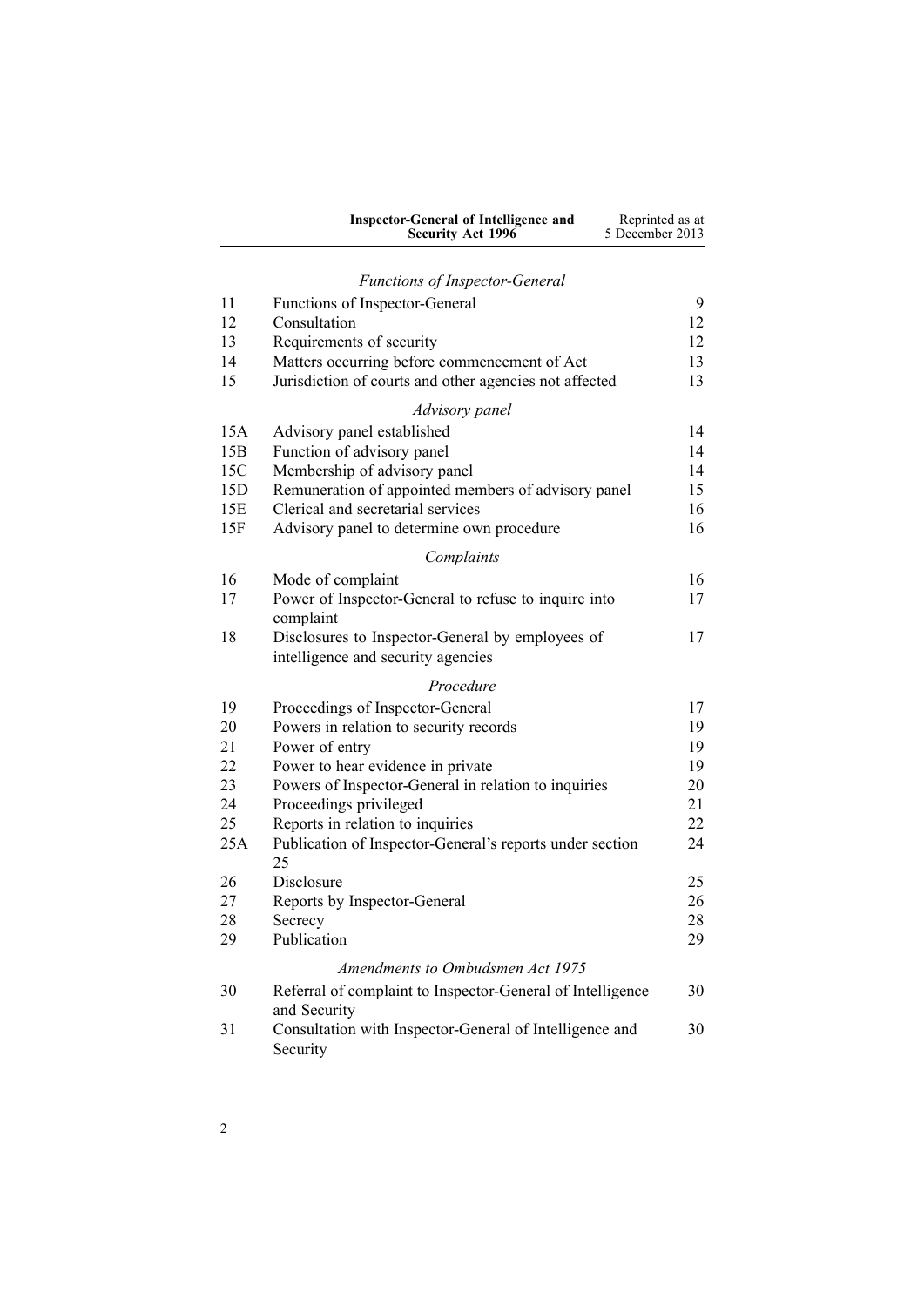<span id="page-2-0"></span>

| Reprinted as at<br>5 December 2013 | <b>Inspector-General of Intelligence and</b><br><b>Security Act 1996</b> |  |
|------------------------------------|--------------------------------------------------------------------------|--|
|                                    |                                                                          |  |

*[Amendments](#page-29-0) to Privacy Act 1993*

| 32 | Referral of complaint to Inspector-General of Intelligence | 30 |
|----|------------------------------------------------------------|----|
|    | and Security                                               |    |
| 33 | Consultation with Inspector-General of Intelligence and    | 30 |
|    | Security                                                   |    |

# **An Act to increase the level of oversight and review of intelligence and security agencies by providing for the appointment of an Inspector-General of Intelligence and Security**

# **1 Short Title and commencement**

- (1) This Act may be cited as the Inspector-General of Intelligence and Security Act 1996.
- (2) This Act shall come into force on the day after the date on which this Act receives the Royal assent.

# **2 Interpretation**

(1) In this Act, unless the context otherwise requires,—

**advisory panel** means the advisory panel established by [sec](#page-13-0)tion [15A](#page-13-0)

### **chief executive**,—

- (a) in relation to the New Zealand Security Intelligence Service, means the Director of Security holding office under the New Zealand Security [Intelligence](http://www.legislation.govt.nz/pdflink.aspx?id=DLM391605) Service Act [1969](http://www.legislation.govt.nz/pdflink.aspx?id=DLM391605):
- (b) in relation to the Government Communications Security Bureau, means the Director of that Bureau:
- (c) in relation to an agency that, by virtue of an Order in Council made under subsection (2), is an intelligence and security agency for the purposes of this Act, means the chief executive of that agency

**Deputy Inspector-General** meansthe Deputy Inspector-General of Intelligence and Security holding office under [section](#page-5-0) 5 **employee**, in relation to an intelligence and security agency, means <sup>a</sup> person employed in any capacity in that agency

**Inspector-General** means the Inspector-General of Intelligence and Security holding office under [section](#page-5-0) 5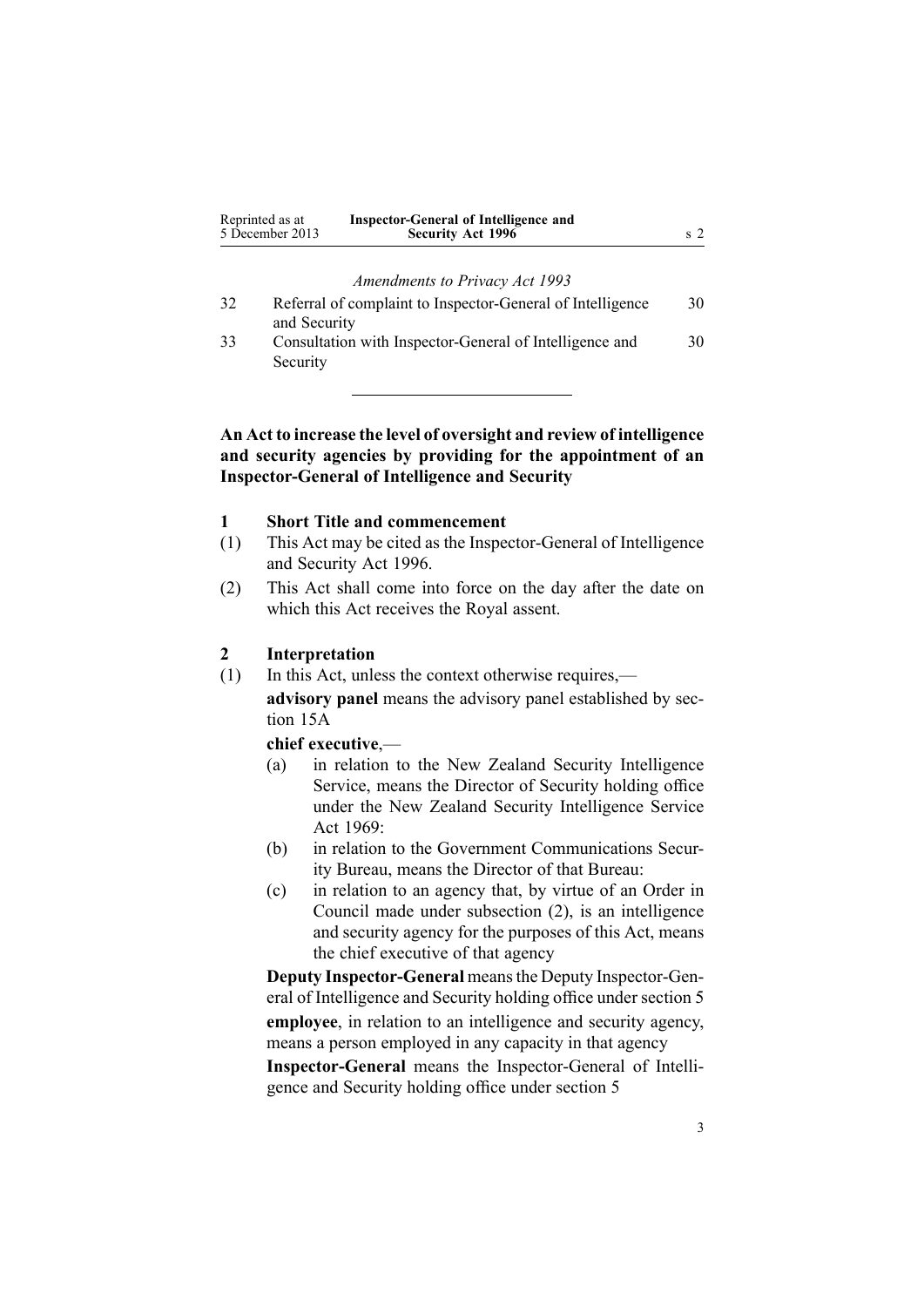| Inspector-General of Intelligence and | Reprinted as at |
|---------------------------------------|-----------------|
| <b>Security Act 1996</b>              | 5 December 2013 |

**intelligence and security agency** means—

- (a) the New Zealand Security Intelligence Service:
- (b) the Government Communications Security Bureau:
- (c) any other agency declared by the Governor-General from time to time by Order in Council as an intelligence and security agency for the purposes of this Act

**Intelligence and Security Committee** means the Intelligence and Security Committee established by [section](http://www.legislation.govt.nz/pdflink.aspx?id=DLM392266) 5 of the Intelligence and Security Committee Act 1996

**Minister** means, in relation to an intelligence and security agency, the Minister of the Crown responsible for that intelligence and security agency

# **New Zealand person**—

- (a) means any person, being—
	- (i) <sup>a</sup> New Zealand citizen; or
	- (ii) <sup>a</sup> person ordinarily resident in New Zealand; or
	- (iii) an unincorporated body of persons, being <sup>a</sup> body of which more than 50% of the members are New Zealand persons under subparagraph (i) or subparagraph (ii); or
	- (iv) <sup>a</sup> body corporate which is incorporated in New Zealand<sup>-</sup> but
- (b) does not include—
	- (i) any company within the meaning of the [Compan](http://www.legislation.govt.nz/pdflink.aspx?id=DLM319569)ies Act [1993](http://www.legislation.govt.nz/pdflink.aspx?id=DLM319569) that is, for the purposes of that Act, <sup>a</sup> subsidiary of any body corporate incorporated outside New Zealand; or
	- (ii) any company within the meaning of the [Compan](http://www.legislation.govt.nz/pdflink.aspx?id=DLM319569)ies Act [1993](http://www.legislation.govt.nz/pdflink.aspx?id=DLM319569), or building society, in which—
		- (A) 25% or more of any class of shares is held by any overseas person or overseas persons: or
		- (B) the right to exercise or control the exercise of 25% or more of the voting power at any meeting of the company or building society is held by any overseas person or overseas persons; or
	- (iii) any nominee of an overseas person, whether or not the nominee is also an overseas person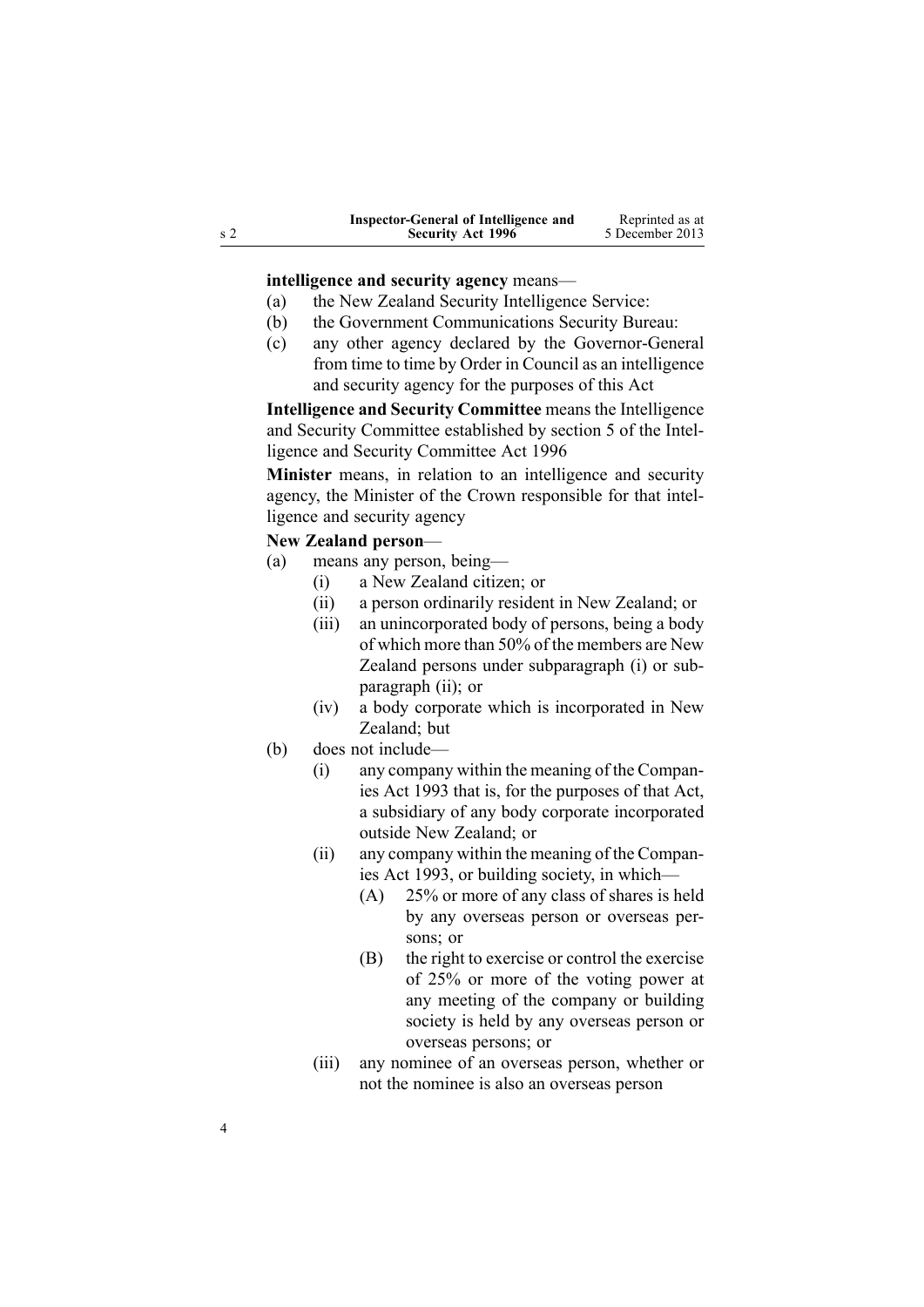**New Zealand Security Intelligence Service** means the New Zealand Security Intelligence Service referred to in [section](http://www.legislation.govt.nz/pdflink.aspx?id=DLM391803) 3 of the New Zealand Security Intelligence Service Act 1969

**official information** means official information as defined in [section](http://www.legislation.govt.nz/pdflink.aspx?id=DLM65309) 2(1) of the Official Information Act 1982; and includes security records

**Ombudsman** means an Ombudsman holding office under the [Ombudsmen](http://www.legislation.govt.nz/pdflink.aspx?id=DLM430983) Act 1975

**overseas person** has the meaning given to it by [section](http://www.legislation.govt.nz/pdflink.aspx?id=DLM357794) 7 of the Overseas Investment Act 2005

**Privacy Commissioner** means the Privacy Commissioner appointed under [section](http://www.legislation.govt.nz/pdflink.aspx?id=DLM297053) 12 of the Privacy Act 1993

#### **security records**—

- (a) means all papers, documents, or records of any kind whatsoever, whether bearing <sup>a</sup> security classification or not, officially made or received—
	- (i) by an intelligence and security agency in the conduct of its affairs; or
	- (ii) by any employee of an intelligence and security agency in the course of that employee's official duties; and
- (b) includes registers, books, maps, plans, drawings, photographs, cinematographic films, sound recordings, and electronic storage media made or received by an agency or employee of the kind described in paragraph (a); and
- (c) includes copies of papers, documents, records or other things that are security records by virtue of paragraph (a) or paragraph (b).
- (2) The Governor-General may from time to time by Order in Council declare any agency to be an intelligence and security agency for the purposes of this Act.
- (3) An Order in Council made under subsection (2) is <sup>a</sup> legislative instrument and <sup>a</sup> disallowable instrument for the purposes of the [Legislation](http://www.legislation.govt.nz/pdflink.aspx?id=DLM2997643) Act 2012 and must be presented to the House of Representatives under [section](http://www.legislation.govt.nz/pdflink.aspx?id=DLM2998573) 41 of that Act.

Section 2(1) **advisory panel**: inserted, on 26 September 2013, by [section](http://www.legislation.govt.nz/pdflink.aspx?id=DLM5495909) 4 of the Inspector-General of Intelligence and Security Amendment Act 2013 (2013 No 58).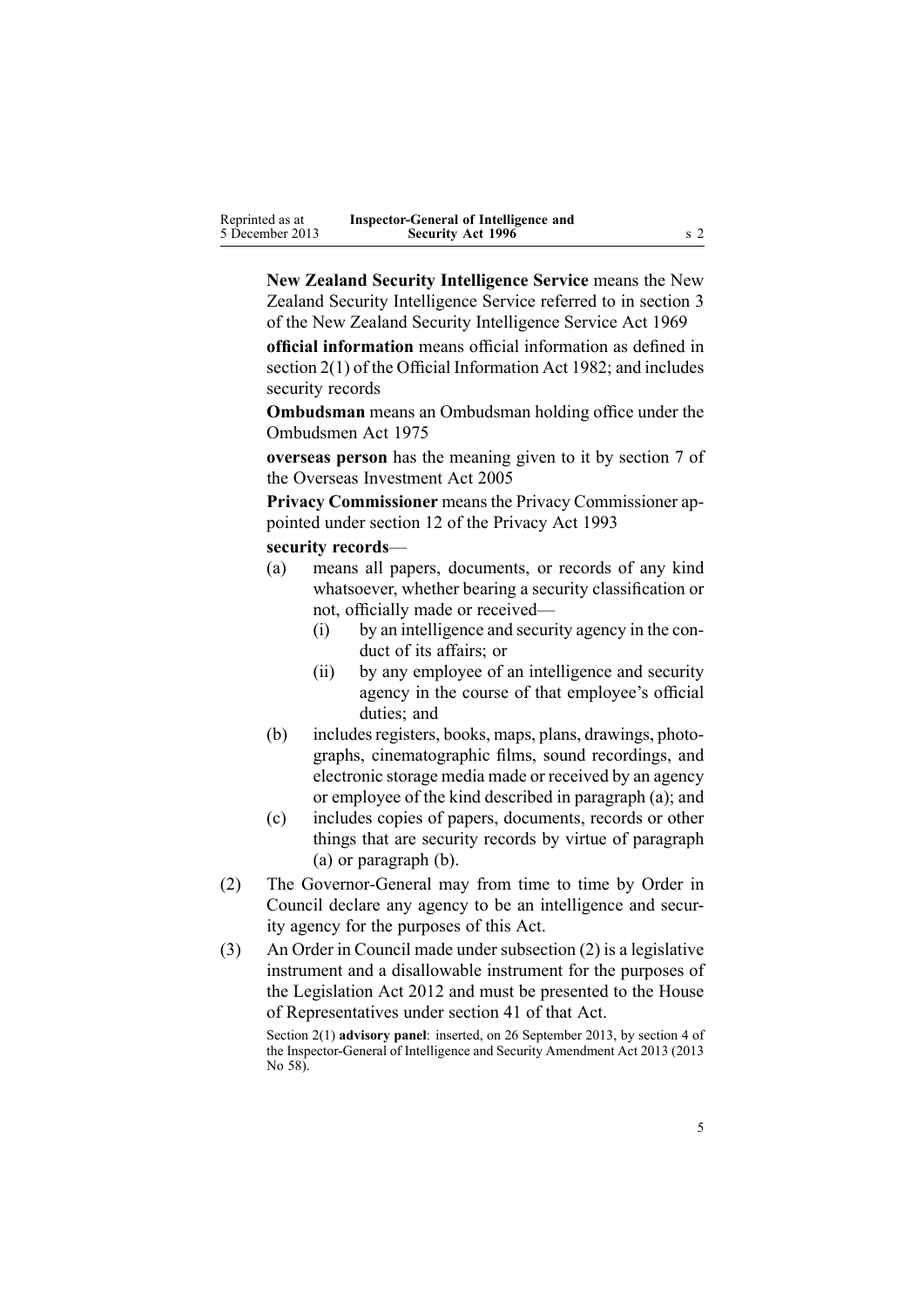| Inspector-General of Intelligence and | Reprinted as at |
|---------------------------------------|-----------------|
| <b>Security Act 1996</b>              | 5 December 2013 |

<span id="page-5-0"></span>Section 2(1) **Deputy Inspector-General**: inserted, on 26 September 2013, by [section](http://www.legislation.govt.nz/pdflink.aspx?id=DLM5495909) 4 of the Inspector-General of Intelligence and Security Amendment Act 2013 (2013 No 58).

Section 2(1) **Intelligence and Security Committee**: inserted, on 26 September 2013, by [section](http://www.legislation.govt.nz/pdflink.aspx?id=DLM5495909) 4 of the Inspector-General of Intelligence and Security Amendment Act 2013 (2013 No 58).

Section 2(1) **New Zealand person** paragraph (b)(i): replaced, on 5 December 2013, by [section](http://www.legislation.govt.nz/pdflink.aspx?id=DLM5620822) 14 of the Companies Amendment Act 2013 (2013 No 111).

Section 2(1) **New Zealand person** paragraph (b)(ii): amended, on 5 December 2013, by [section](http://www.legislation.govt.nz/pdflink.aspx?id=DLM5620822) 14 of the Companies Amendment Act 2013 (2013 No 111).

Section 2(1) **overseas person**: amended, on 25 August 2005, by [section](http://www.legislation.govt.nz/pdflink.aspx?id=DLM358540) 75 of the Overseas Investment Act 2005 (2005 No 82).

Section 2(3): replaced, on 5 August 2013, by [section](http://www.legislation.govt.nz/pdflink.aspx?id=DLM2998633) 77(3) of the Legislation Act 2012 (2012 No 119).

### **3 Act to bind the Crown**

This Act shall bind the Crown.

### **4 Object**

The object of this Act is to provide for the appointment of an Inspector-General who will assist each Minister who is responsible for an intelligence and security agency in the oversight and review of that intelligence and security agency and who will, in particular,—

- (a) assist the Minister to ensure that the activities of that intelligence and security agency comply with the law; and
- (b) ensure that complaints relating to that intelligence and security agency are independently investigated.

### *Inspector-General and Deputy Inspector-General of Intelligence and Security*

Heading: replaced, on 26 September 2013, by [section](http://www.legislation.govt.nz/pdflink.aspx?id=DLM5495916) 5 of the Inspector-General of Intelligence and Security Amendment Act 2013 (2013 No 58).

### **5 Inspector-General and Deputy Inspector-General of Intelligence and Security**

- (1) There must be—
	- (a) an Inspector-General of Intelligence and Security; and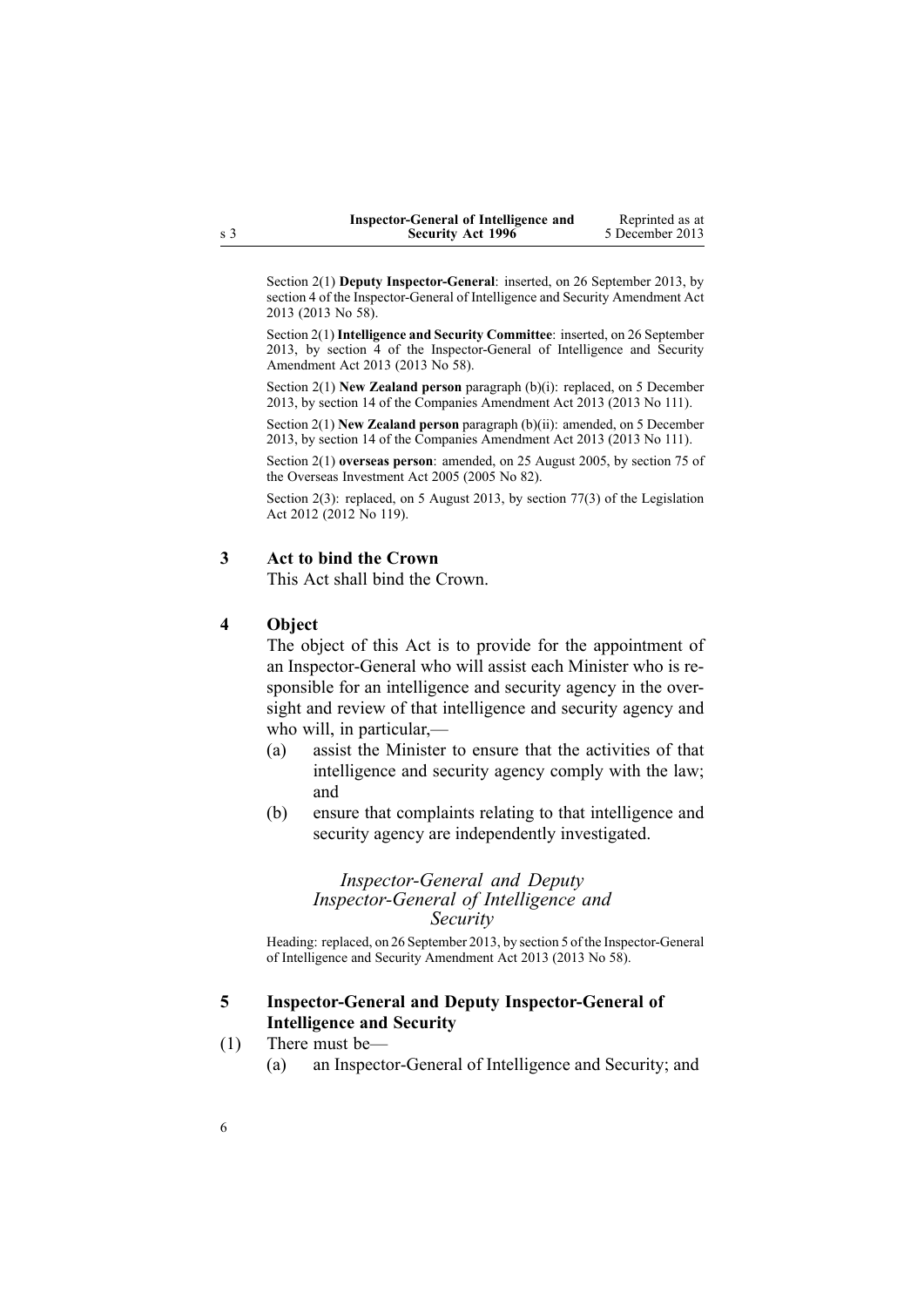- <span id="page-6-0"></span>(b) <sup>a</sup> Deputy Inspector-General of Intelligence and Security.
- (2) The Inspector-General and Deputy Inspector-General must be appointed by the Governor-General on the recommendation of the Prime Minister following consultation with the Intelligence and Security Committee.
- (3) The Deputy Inspector-General has and may exercise and perform the powers and functions of the Inspector-General (whether under this Act or any other enactment), but subject to—
	- (a) the control and direction of the Inspector-General; and
	- (b) to avoid doubt, the same duties, obligations, restrictions, and terms under which the Inspector-General exercises and performs his or her powers and functions.
- (4) [Sections](#page-7-0) 7 to 9 and [18](#page-16-0) apply to the Deputy Inspector-General as if references in those sections to the Inspector-General were references to the Deputy Inspector-General.
- (5) If there is <sup>a</sup> vacancy in the office of the Inspector-General, or if the Inspector-General is absent from duty for any reason, the Deputy Inspector-General has and may exercise and perform all the powers, functions, and duties of the Inspector-General for as long as the vacancy or absence continues.
- (6) The fact that the Deputy Inspector-General exercises or performs any power, function, or duty of the Inspector-General is, in the absence of proof to the contrary, conclusive evidence of the Deputy Inspector-General's authority to do so.

Section 5: replaced, on 26 September 2013, by [section](http://www.legislation.govt.nz/pdflink.aspx?id=DLM5495916) 5 of the Inspector-General of Intelligence and Security Amendment Act 2013 (2013 No 58).

## **6 Term of office**

- (1) Every person appointed as the Inspector-General or Deputy Inspector-General—
	- (a) is to be appointed for <sup>a</sup> term not exceeding 3 years; and
	- (b) may be reappointed, but in the case of the Inspector-General only once.
- (2) Every person appointed asthe Inspector-General or Deputy Inspector-General shall, unless sooner vacating office by death or by resignation, or by removal from office under [section](#page-7-0) 7,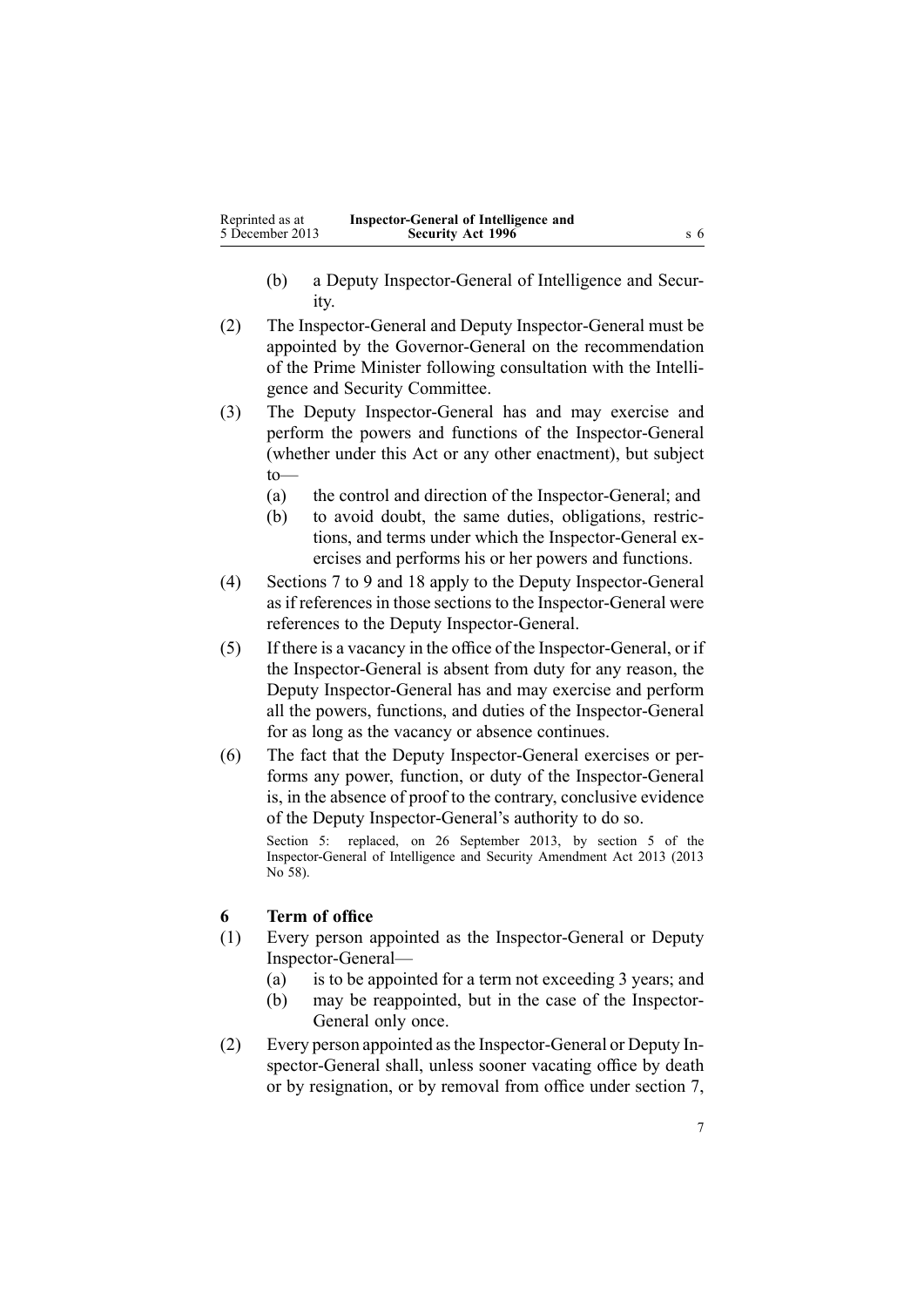<span id="page-7-0"></span>

| Inspector-General of Intelligence and | Reprinted as at |
|---------------------------------------|-----------------|
| <b>Security Act 1996</b>              | 5 December 2013 |

continue to hold office, notwithstanding the expiry of that person's term of appointment, until—

- (a) reappointment as the Inspector-General or Deputy Inspector-General; or
- (b) appointment of <sup>a</sup> successor; or
- (c) the person is informed in writing by the Prime Minister that the person is not to be reappointed and is not to hold office until <sup>a</sup> successor is appointed.
- (3) The person appointed as the Inspector-General or Deputy Inspector-General may at any time resign his or her office by written notice given to the Governor-General.

Section 6(1): replaced, on 26 September 2013, by [section](http://www.legislation.govt.nz/pdflink.aspx?id=DLM5495919) 6(1) of the Inspector-General of Intelligence and Security Amendment Act 2013 (2013 No 58).

Section 6(2): amended, on 26 September 2013, by [section](http://www.legislation.govt.nz/pdflink.aspx?id=DLM5495919) 6(2) of the Inspector-General of Intelligence and Security Amendment Act 2013 (2013 No 58).

Section  $6(2)(a)$ : amended, on 26 September 2013, by [section](http://www.legislation.govt.nz/pdflink.aspx?id=DLM5495919)  $6(2)$  of the Inspector-General of Intelligence and Security Amendment Act 2013 (2013 No 58).

Section 6(3): amended, on 26 September 2013, by [section](http://www.legislation.govt.nz/pdflink.aspx?id=DLM5495919) 6(2) of the Inspector-General of Intelligence and Security Amendment Act 2013 (2013 No 58).

# **7 Removal of Inspector-General**

The person appointed as Inspector-General may be removed or suspended from office by the Governor-General, upon an address from the House of Representatives, for disability affecting performance of duty, bankruptcy, neglect of duty, or misconduct.

### **8 Remuneration and allowances**

There shall be paid to the Inspector-General out of public money, without further appropriation than this section, remuneration by way of fees, salary, or allowances and travelling allowances and travelling expenses in accordance with the Fees and [Travelling](http://www.legislation.govt.nz/pdflink.aspx?id=DLM264952) Allowances Act 1951, and the provisions of that Act shall apply accordingly as if the Inspector-General were <sup>a</sup> member of <sup>a</sup> statutory board and the travelling were in the service of <sup>a</sup> statutory board.

8

 ${\bf S}$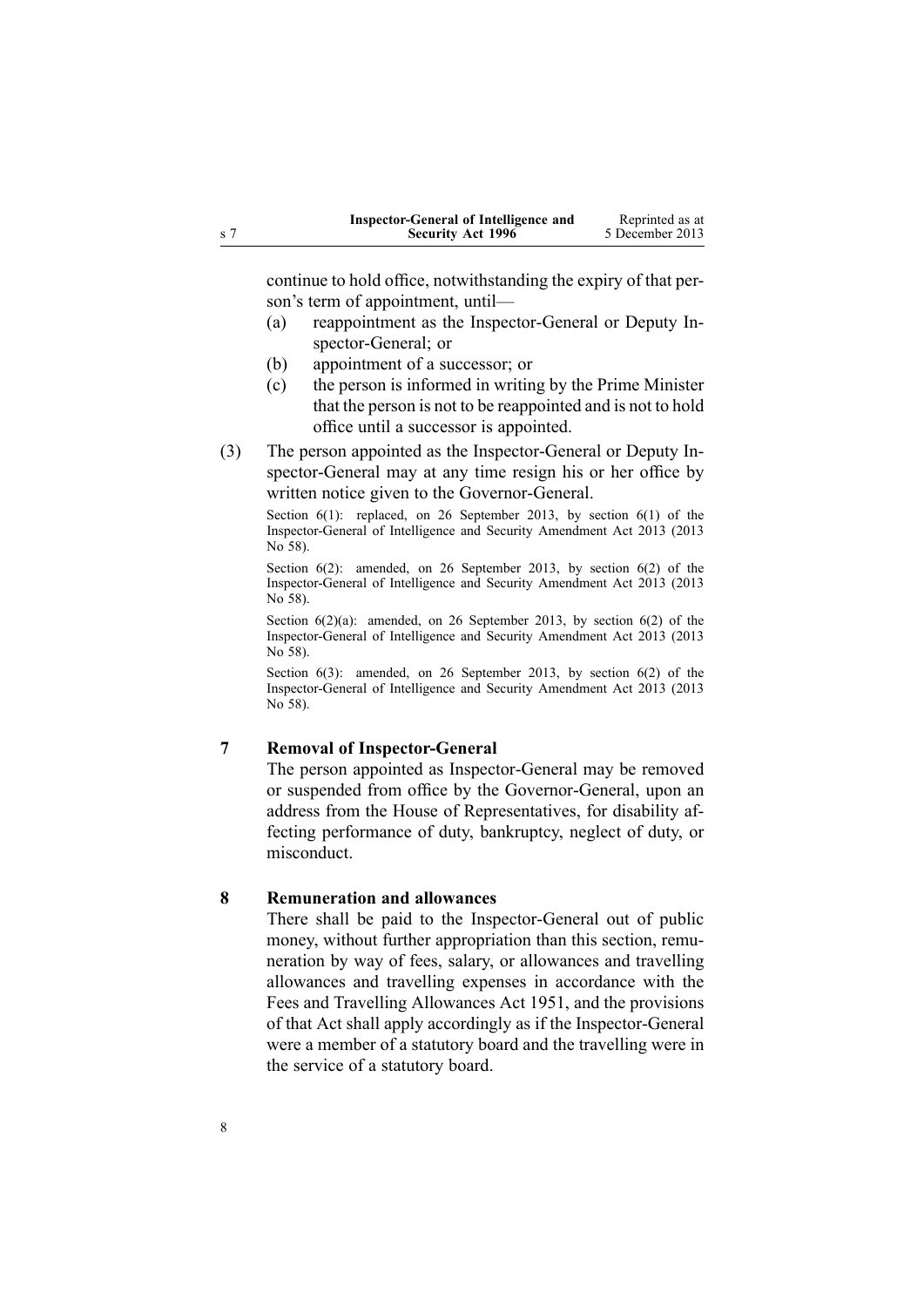<span id="page-8-0"></span>

| Reprinted as at | Inspector-General of Intelligence and |      |
|-----------------|---------------------------------------|------|
| 5 December 2013 | <b>Security Act 1996</b>              | s 11 |

# **9 Disclosure of interests**

The Inspector-General shall give written notice to the Prime Minister of all interests, pecuniary or otherwise, which the Inspector-General has or acquires and which could conflict with the proper performance by the Inspector-General of his or her functions under this Act.

## **10 Staff**

- (1) Subject to the provisions of this section, the Inspector-General may appoint such employees, including part-time or temporary employees, as may be necessary for the efficient carrying out of the Inspector-General's functions, powers, and duties under this Act.
- (2) Employees appointed under subsection (1) shall be employed on such terms and conditions of employment and shall be paid such salaries and allowances as the Inspector-General may from time to time determine in consultation with the Chief Executive of the Department of the Prime Minister and Cabinet.
- (3) No person employed by the Inspector-General shall have accessto any information in the possession of an intelligence and security agency excep<sup>t</sup> in accordance with the rules, applying from time to time within the intelligence and security agency concerned, governing access to such information.
- (4) Only <sup>a</sup> person who has an appropriate security clearance may be appointed as an employee of the Inspector-General.

# *Functions of Inspector-General*

### **11 Functions of Inspector-General**

- (1) Subject to the provisions of this Act, the functions of the Inspector-General shall be—
	- (a) to inquire, of the Inspector-General's own motion or at the request of the Minister, into any matter that relates to the compliance by an intelligence and security agency with the law of New Zealand:
	- (b) to inquire into any complaint by—
		- (i) <sup>a</sup> New Zealand person; or
		- (ii) <sup>a</sup> person who is an employee or former employee of an intelligence and security agency,—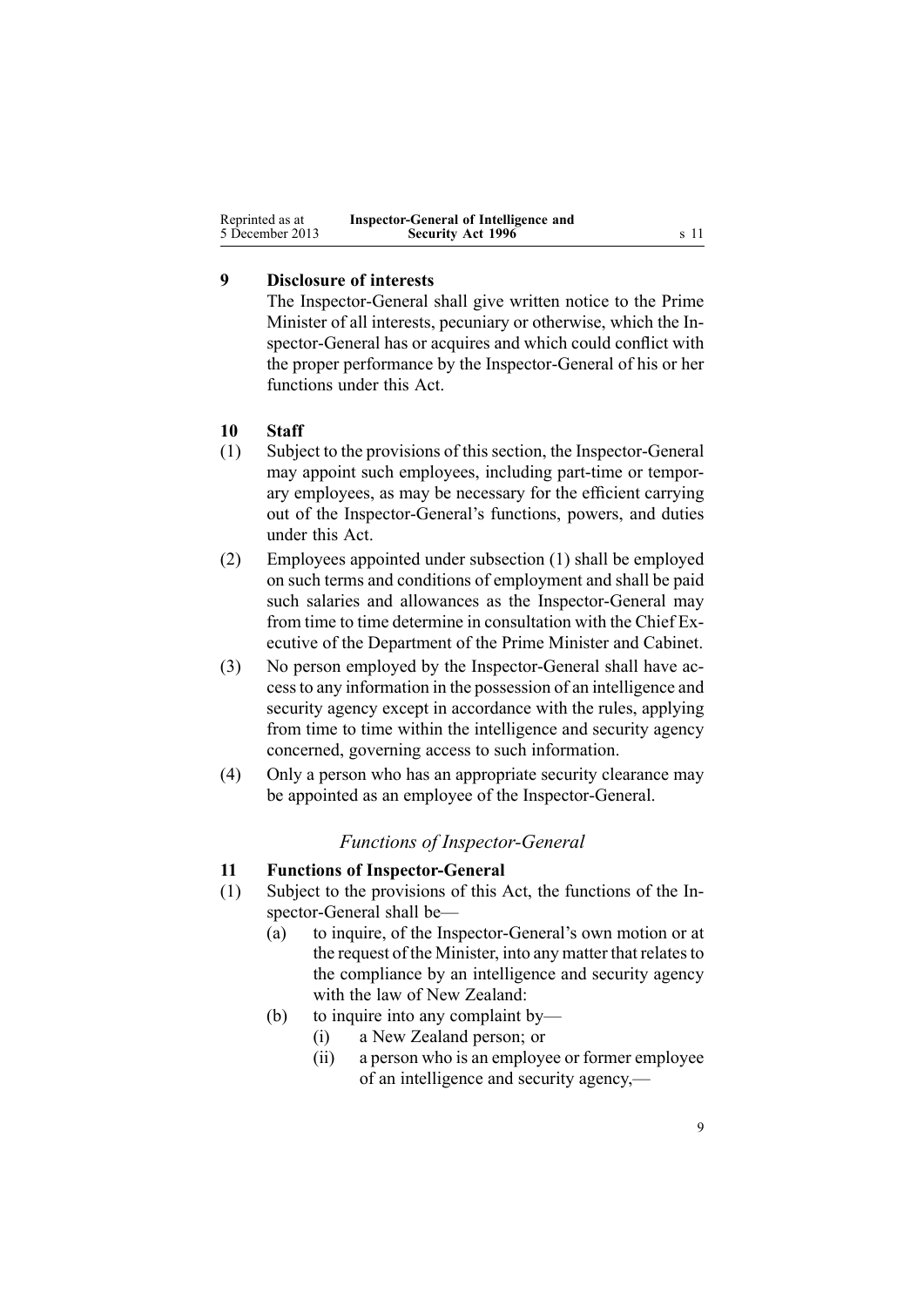| Inspector-General of Intelligence and | Reprinted as at |
|---------------------------------------|-----------------|
| <b>Security Act 1996</b>              | 5 December 2013 |

that that person has or may have been adversely affected by any act, omission, practice, policy, or procedure of an intelligence and security agency:

- (ba) to inquire into any complaint made by the Speaker of the House of Representatives on behalf of 1 or more members of Parliament:
- (c) to inquire at the reques<sup>t</sup> of the Minister or the Prime Minister or of the Inspector-General's own motion into any matter where it appears that <sup>a</sup> New Zealand person has been or may be adversely affected by any act, omission, practice, policy, or procedure of an intelligence and security agency:
- (ca) to inquire at the reques<sup>t</sup> of the Minister or the Prime Minister or of the Inspector-General's own motion into the propriety of particular activities of an intelligence and security agency:
- (d) without limiting paragraph (a), to review at intervals of not more than 12 months—
	- (i) the effectiveness and appropriateness of the procedures adopted by each intelligence and security agency to ensure compliance with its governing legislation in relation to the issue and execution of warrants and authorisations; and
	- (ii) the effectiveness and appropriateness of compliance systems concerning operational activity, including all supporting policies and practices of an intelligence and security agency relating to—
		- (A) administration; and
		- (B) information management; and
		- (C) risk management; and
		- (D) legal compliance generally:
- (da) to conduct unscheduled audits of the procedures and compliance systems described in paragraph (d):
- (e) to prepare and submit to the Minister from time to time for his or her approval programmes for the general oversight and review of each intelligence and security agency and for the discharge by the Inspector-General, in relation to each intelligence and security agency, of the particular functions specified in this section: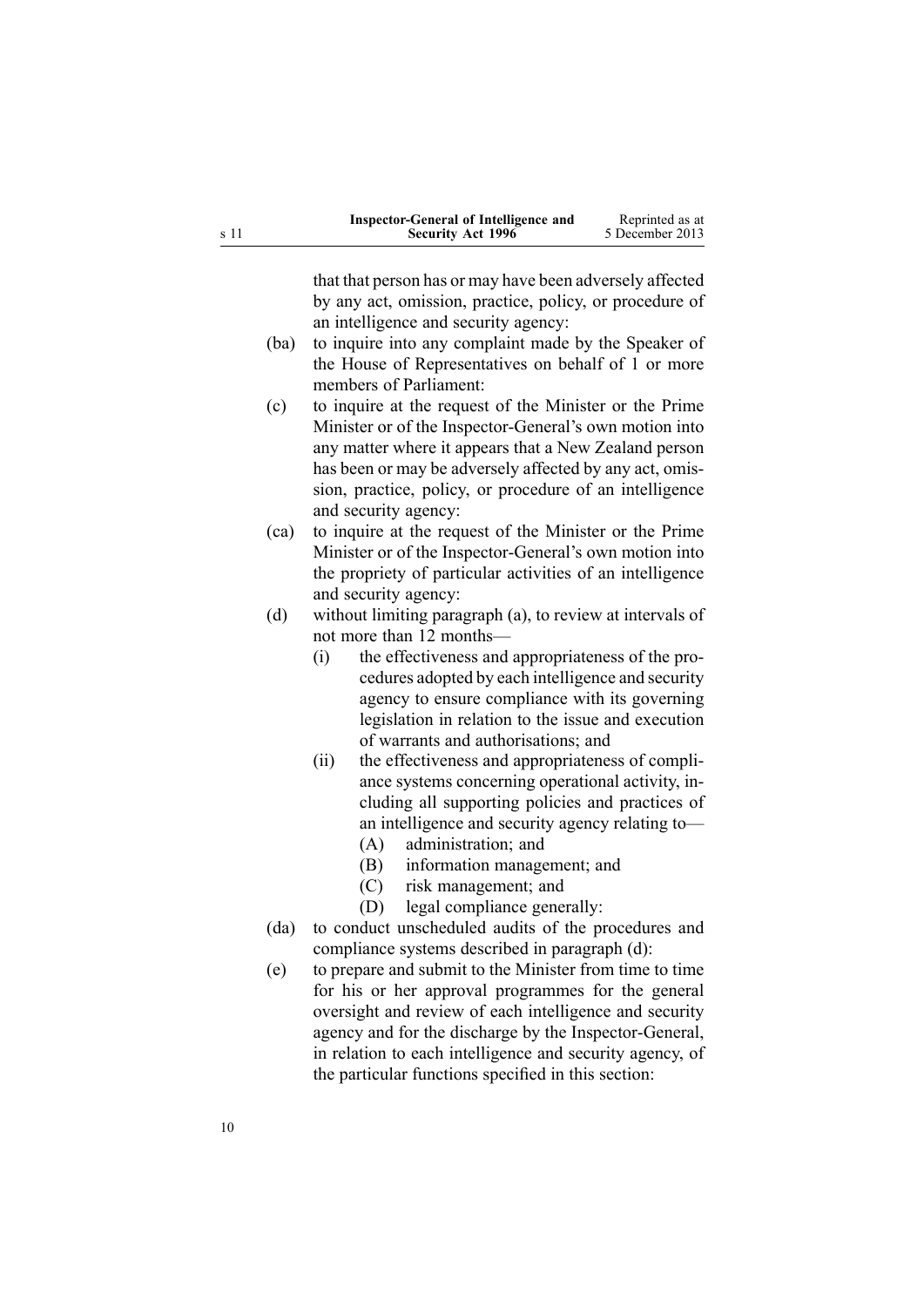- (f) to carry out any programme or amended programme or substituted programme approved by the Minister under paragraph (e).
- (2) *[Repealed]*
- (3) In carrying out any inquiry in accordance with the provisions of subsection  $(1)(ca)$ , it shall not be a function of the Inspector-General to inquire into any action taken by the Minister.
- (4) Except to the extent strictly necessary for the performance of his or her functions under subsection (1), the Inspector-General shall not inquire into any matter that is operationally sensitive, including any matter that relates to intelligence collection and production methods or sources of information.
- (5) The Inspector-Generalshall not conduct an inquiry into <sup>a</sup> complaint made under subsection (1) by an employee or former employee of an intelligence and security agency unless—
	- (a) all established internal remedies have been exhausted; or
	- (b) the employee or former employee and the chief executive of the relevant intelligence and security agency otherwise agree in writing.
- (6) Where an inquiry has been conducted by the Inspector-General following <sup>a</sup> complaint, the Inspector-General may make such recommendations for the redress of that complaint as the Inspector-General thinks fit (including remedies that involve the paymen<sup>t</sup> of compensation).

Section  $11(1)(ba)$ : inserted, on 26 September 2013, by [section](http://www.legislation.govt.nz/pdflink.aspx?id=DLM5495920) 7(1) of the Inspector-General of Intelligence and Security Amendment Act 2013 (2013 No 58).

Section 11(1)(c): replaced, on 26 September 2013, by [section](http://www.legislation.govt.nz/pdflink.aspx?id=DLM5495920) 7(2) of the Inspector-General of Intelligence and Security Amendment Act 2013 (2013 No 58).

Section 11(1)(ca): inserted, on 26 September 2013, by [section](http://www.legislation.govt.nz/pdflink.aspx?id=DLM5495920) 7(2) of the Inspector-General of Intelligence and Security Amendment Act 2013 (2013 No 58).

Section  $11(1)(d)$ : replaced, on 26 September 2013, by [section](http://www.legislation.govt.nz/pdflink.aspx?id=DLM5495920) 7(2) of the Inspector-General of Intelligence and Security Amendment Act 2013 (2013 No 58).

Section 11(1)(da): replaced, on 26 September 2013, by [section](http://www.legislation.govt.nz/pdflink.aspx?id=DLM5495920) 7(2) of the Inspector-General of Intelligence and Security Amendment Act 2013 (2013 No 58).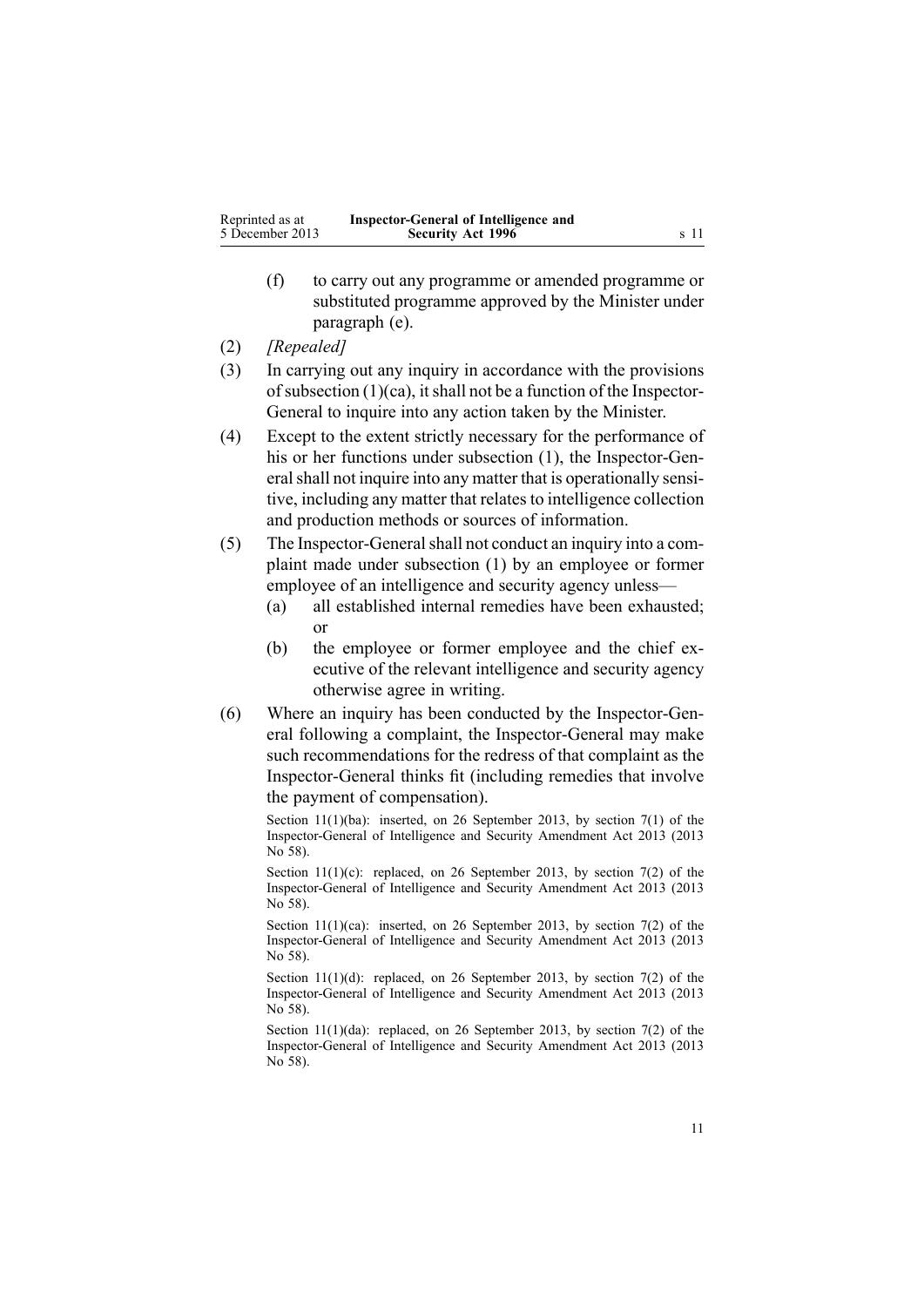| Inspector-General of Intelligence and | Reprinted as at |
|---------------------------------------|-----------------|
| <b>Security Act 1996</b>              | 5 December 2013 |

<span id="page-11-0"></span>Section 11(2): repealed, on 26 September 2013, by [section](http://www.legislation.govt.nz/pdflink.aspx?id=DLM5495920) 7(3) of the Inspector-General of Intelligence and Security Amendment Act 2013 (2013 No 58).

Section 11(3): amended, on 26 September 2013, by [section](http://www.legislation.govt.nz/pdflink.aspx?id=DLM5495920) 7(4) of the Inspector-General of Intelligence and Security Amendment Act 2013 (2013 No 58).

#### **12 Consultation**

- (1) The Inspector-General shall in the exercise of the Inspector-General's functions under this Act have regard to the functions of the Controller and Auditor-General in relation to an intelligence and security agency and may consult with the Controller and Auditor-General in relation to any matter with <sup>a</sup> view to avoiding inquiries being conducted into that matter by both the Inspector-General and the Controller and Auditor-General.
- (2) The Inspector-General may—
	- (a) consult any of the persons specified in subsection (3) about any matter relating to the functions of the Inspector-General under [section](#page-8-0) 11; and
	- (b) despite [section](http://www.legislation.govt.nz/pdflink.aspx?id=DLM392545) 26(1), disclose to any of the persons consulted any information that the Inspector-General considers necessary for the purpose of the consultation.
- (3) The persons are—
	- (a) the Controller and Auditor-General:
	- (b) an Ombudsman:
	- (c) the Privacy Commissioner:
	- (d) <sup>a</sup> Human Rights Commissioner:
	- (e) the Independent Police Conduct Authority.

Section 12(2): replaced, on 26 September 2013, by [section](http://www.legislation.govt.nz/pdflink.aspx?id=DLM5495921) 8 of the Inspector-General of Intelligence and Security Amendment Act 2013 (2013 No 58).

Section 12(3): inserted, on 26 September 2013, by [section](http://www.legislation.govt.nz/pdflink.aspx?id=DLM5495921) 8 of the Inspector-General of Intelligence and Security Amendment Act 2013 (2013 No 58).

#### **13 Requirements of security**

In carrying out his or her functions, duties, and powers under this Act, the Inspector-General shall, in addition to all other matters to which the Inspector-General may properly have regard, have regard to the requirements of security.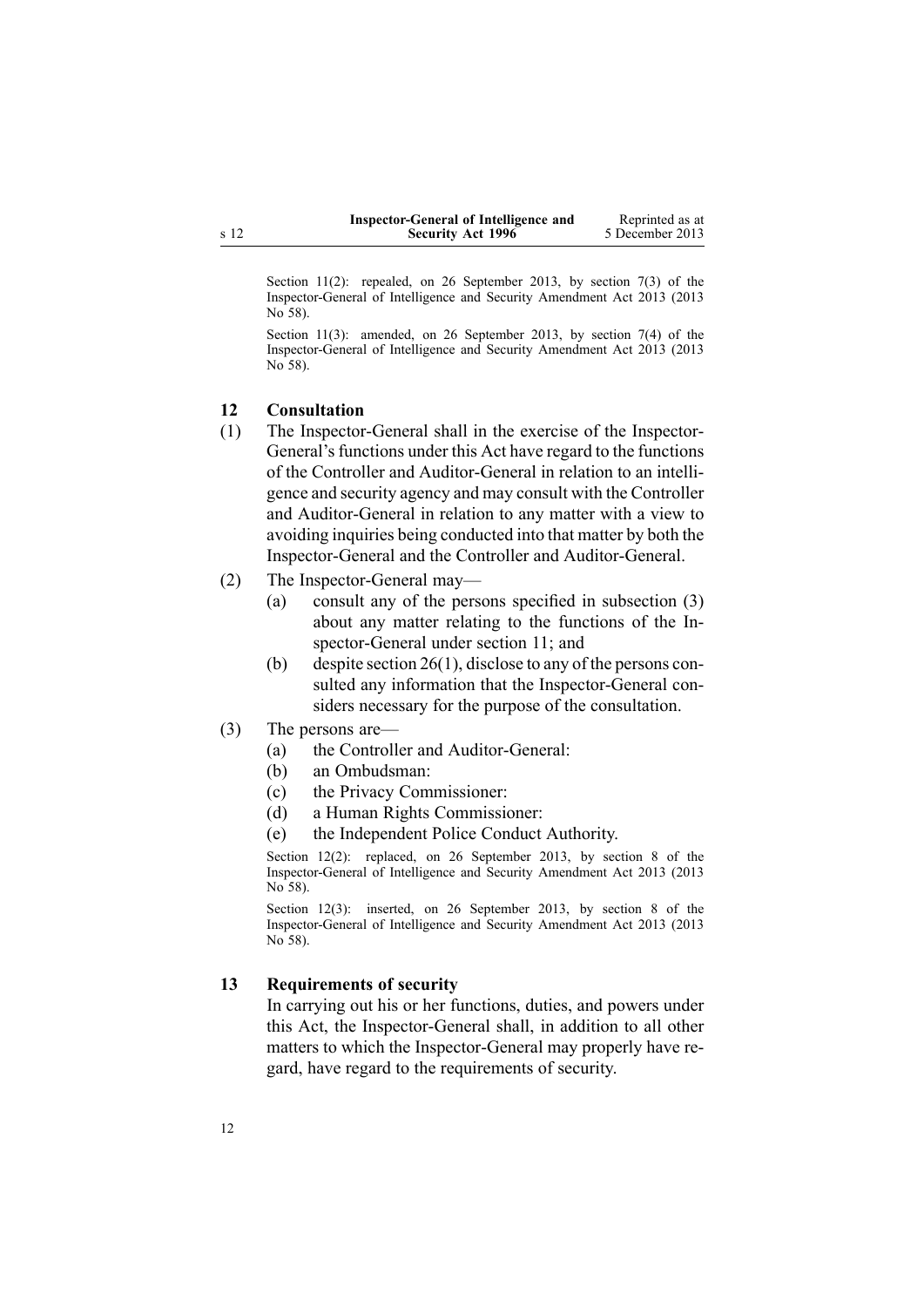<span id="page-12-0"></span>

| Reprinted as at | Inspector-General of Intelligence and |      |
|-----------------|---------------------------------------|------|
| 5 December 2013 | <b>Security Act 1996</b>              | s 15 |

# **14 Matters occurring before commencement of Act**

Notwithstanding any other provision of this Act, but subject to [section](http://www.legislation.govt.nz/pdflink.aspx?id=DLM392574) 8 of the New Zealand Security Intelligence Service Amendment Act 1996, the Inspector-General may inquire into any matter that occurred before the commencement of this Act only if—

- (a) the Prime Minister has, by notice in writing to the Inspector-General, authorised the Inspector-General to inquire into the matter; or
- (b) the matter is one that could, before the commencement of this Act, have been inquired into by the Commissioner of Security Appeals if the complainant had made, in relation to that matter, <sup>a</sup> complaint under [section](http://www.legislation.govt.nz/pdflink.aspx?id=DLM392033) 18 of the New Zealand Security Intelligence Service Act 1969.

### **15 Jurisdiction of courts and other agencies not affected**

- (1) For the avoidance of doubt it is hereby declared that the exercise by the Inspector-General of his or her functions under this Act shall not limit the jurisdiction of any court.
- (2) The exercise by the Inspector-General of his or her functions under this Act shall not affect the exercise by any Police employee of any powers which that Police employee may lawfully exercise in relation to an intelligence and security agency or in relation to the chief executive or any employee of an intelligence and security agency.
- (3) Nothing in [section](#page-11-0) 12 shall limit the powers, duties, and responsibilities of the Controller and Auditor-General or of the Ombudsmen, the Privacy Commissioner, <sup>a</sup> Human Rights Commissioner, or the Independent Police Conduct Authority under any enactment.

Section 15(2): amended, on 1 October 2008, by section [130\(1\)](http://www.legislation.govt.nz/pdflink.aspx?id=DLM1102383) of the Policing Act 2008 (2008 No 72).

Section 15(3): amended, on 26 September 2013, by [section](http://www.legislation.govt.nz/pdflink.aspx?id=DLM5495922) 9 of the Inspector-General of Intelligence and Security Amendment Act 2013 (2013 No 58).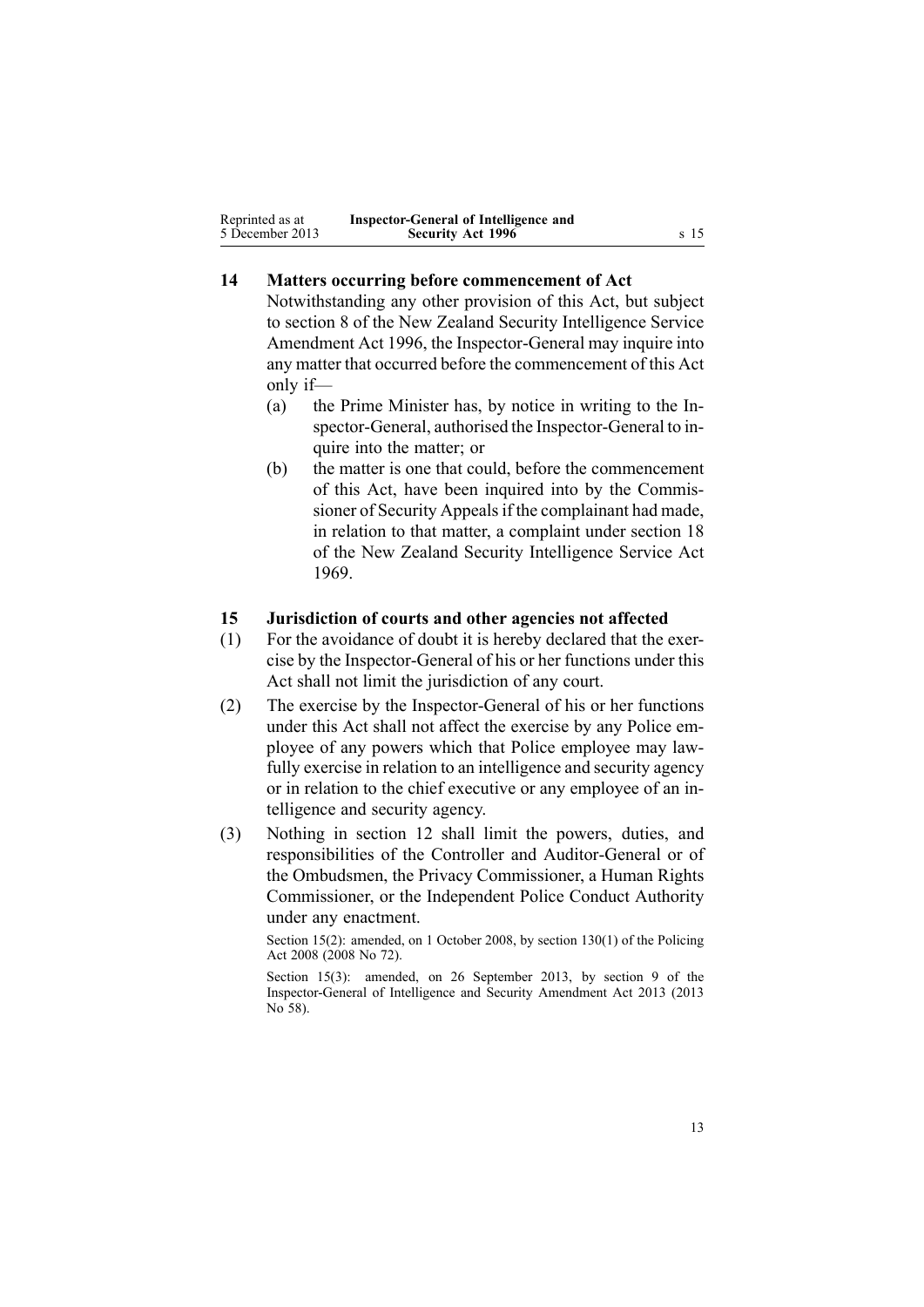<span id="page-13-0"></span>

| Inspector-General of Intelligence and | Reprinted as at |
|---------------------------------------|-----------------|
| <b>Security Act 1996</b>              | 5 December 2013 |

#### *Advisory panel*

Heading: inserted, on 26 September 2013, by [section](http://www.legislation.govt.nz/pdflink.aspx?id=DLM5495923) 10 of the Inspector-General of Intelligence and Security Amendment Act 2013 (2013 No 58).

### **15A Advisory panel established**

This section establishes an advisory panel.

Section 15A: inserted, on 26 September 2013, by [section](http://www.legislation.govt.nz/pdflink.aspx?id=DLM5495923) 10 of the Inspector-General of Intelligence and Security Amendment Act 2013 (2013 No 58).

#### **15B Function of advisory panel**

- (1) The function of the advisory panel is to provide advice to the Inspector-General.
- (2) The advisory panel may provide advice—
	- (a) on reques<sup>t</sup> from the Inspector-General; or
	- (b) on its own initiative.
- (3) To assist the advisory panel to perform its function,—
	- (a) the advisory panel may ask the Inspector-General to provide information; and
	- (b) the Inspector-General may provide information to the advisory panel, whether in response to <sup>a</sup> reques<sup>t</sup> under paragraph (a) or on his or her own initiative.
- (4) The advisory panel may make <sup>a</sup> repor<sup>t</sup> to the Prime Minister on any matter relating to intelligence and security, if the advisory panel considers that the matter should be drawn to the attention of the Prime Minister.

Section 15B: inserted, on 26 September 2013, by [section](http://www.legislation.govt.nz/pdflink.aspx?id=DLM5495923) 10 of the Inspector-General of Intelligence and Security Amendment Act 2013 (2013 No 58).

### **15C Membership of advisory panel**

- (1) The advisory panel consists of—
	- (a) 2 members appointed under subsection (2), one of whom must also be appointed as the chairperson of the panel; and
	- (b) the Inspector-General.
- (2) The members and chairperson appointed under this subsection are appointed by the Governor-General on the recommenda-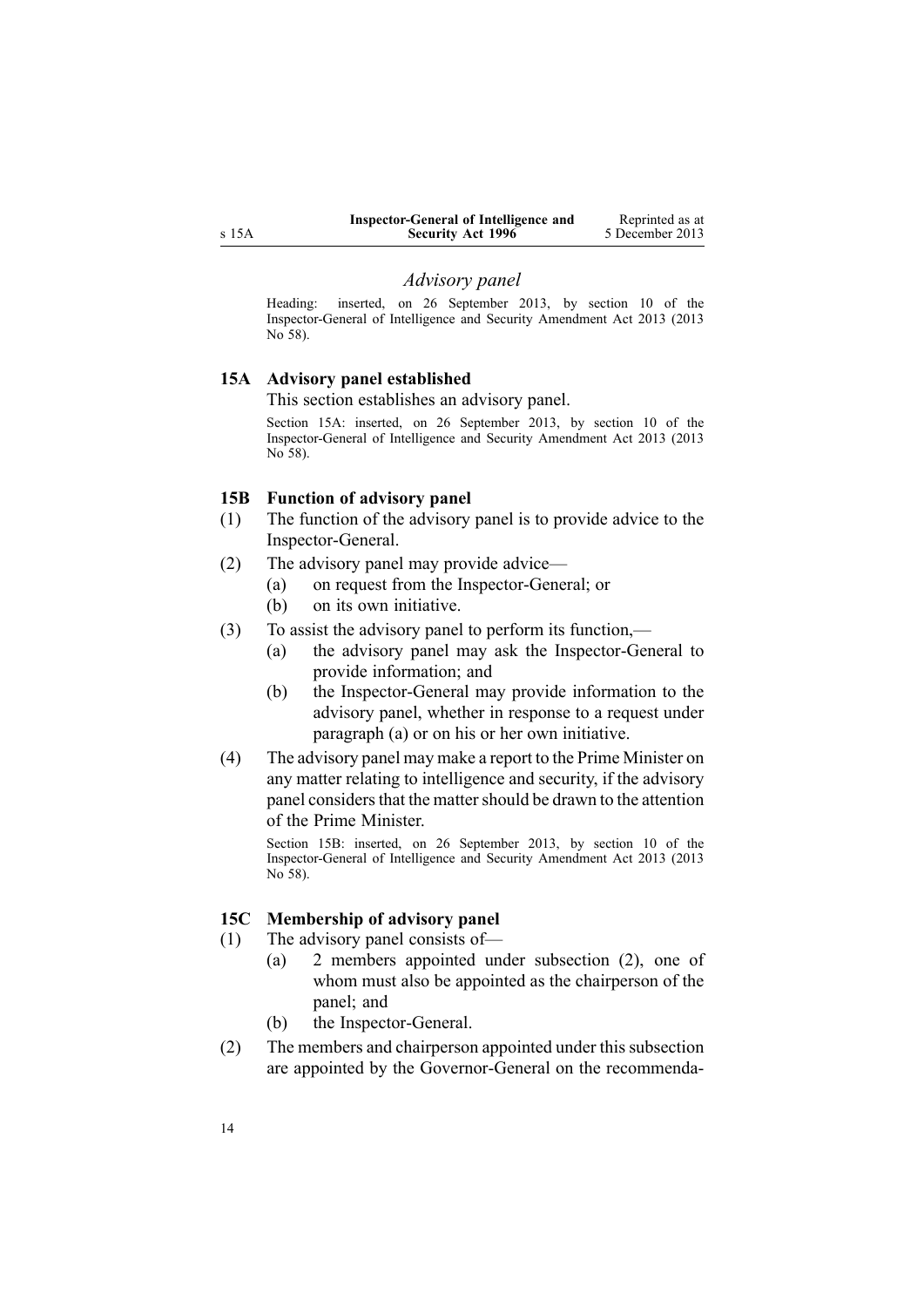<span id="page-14-0"></span>tion of the Prime Minister after consulting the Intelligence and Security Committee.

- (3) One of the members appointed under subsection (2) must be <sup>a</sup> lawyer within the meaning of the Lawyers and [Conveyancers](http://www.legislation.govt.nz/pdflink.aspx?id=DLM364938) Act [2006](http://www.legislation.govt.nz/pdflink.aspx?id=DLM364938) who has held <sup>a</sup> practising certificate as <sup>a</sup> barrister or barrister and solicitor for not less than 7 years.
- (4) Both of the members appointed under subsection (2) must have an appropriate security clearance.
- (5) A member appointed under subsection (2)—
	- (a) holds office for <sup>a</sup> term not exceeding 5 years; and
	- (b) may from time to time be reappointed; and
	- (c) may at any time resign office by notice in writing to the Prime Minister; and
	- (d) may be removed from office by notice in writing from the Prime Minister for misconduct, inability to perform the functions of office, or neglect of duty.

Section 15C: inserted, on 26 September 2013, by [section](http://www.legislation.govt.nz/pdflink.aspx?id=DLM5495923) 10 of the Inspector-General of Intelligence and Security Amendment Act 2013 (2013 No 58).

#### **15D Remuneration of appointed members of advisory panel**

- (1) A member of the advisory panel appointed under [section](#page-13-0)  $15C(1)(a)$  is entitled—
	- (a) to receive remuneration not within paragraph (b) for services as <sup>a</sup> member at <sup>a</sup> rate and of <sup>a</sup> kind determined by the Minister in accordance with the fees framework; and
	- (b) in accordance with the fees framework, to be reimbursed for actual and reasonable travelling and other expenses incurred in carrying out his or her office as <sup>a</sup> member.
- (2) For the purposes of subsection (1), **fees framework** means the framework determined by the Government from time to time for the classification and remuneration of statutory and other bodies in which the Crown has an interest.

Section 15D: inserted, on 26 September 2013, by [section](http://www.legislation.govt.nz/pdflink.aspx?id=DLM5495923) 10 of the Inspector-General of Intelligence and Security Amendment Act 2013 (2013 No 58).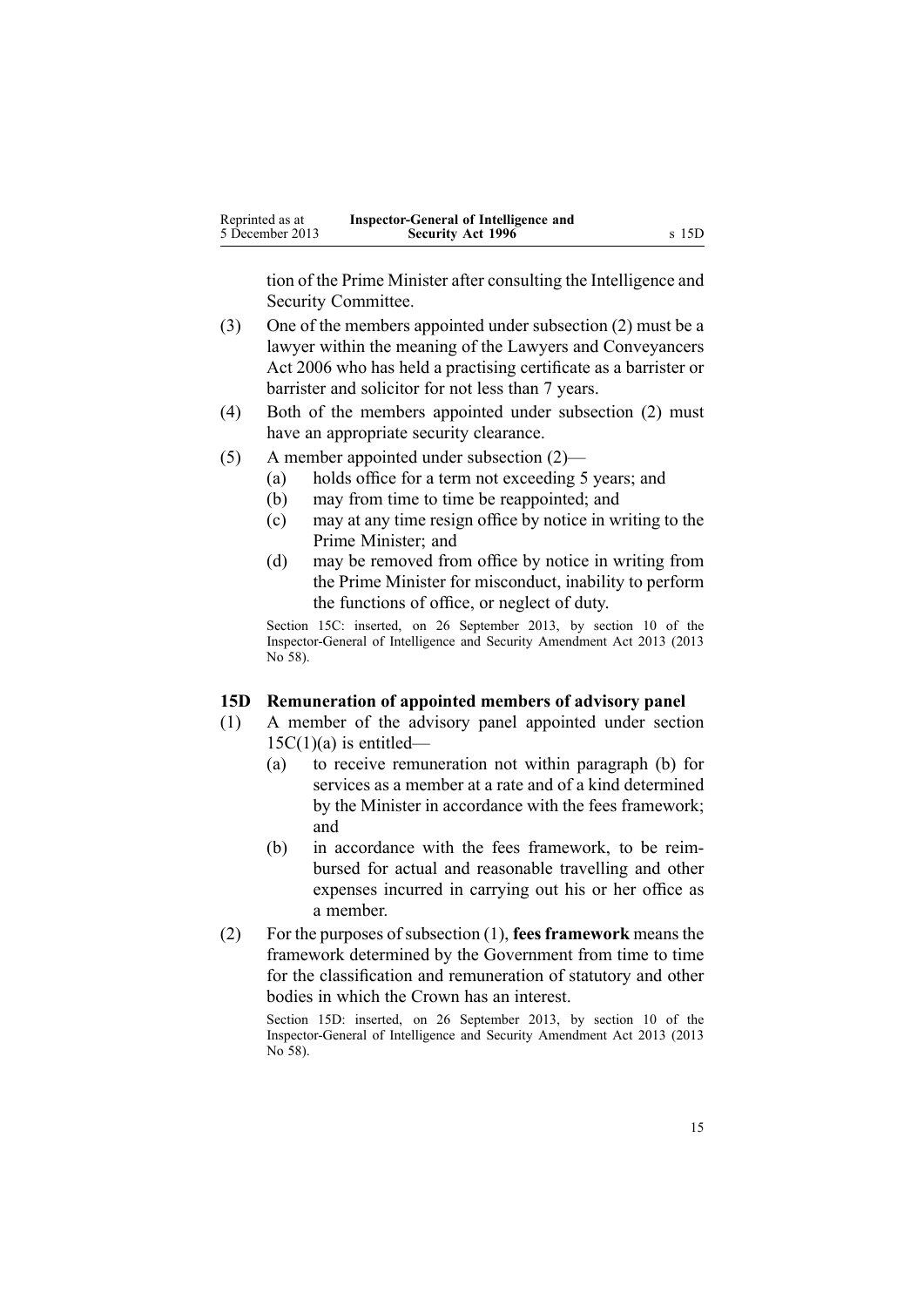<span id="page-15-0"></span>

|       | Inspector-General of Intelligence and | Reprinted as at |
|-------|---------------------------------------|-----------------|
| s 15E | <b>Security Act 1996</b>              | 5 December 2013 |

### **15E Clerical and secretarial services**

- (1) The Department of the Prime Minister and Cabinet is responsible for providing to the advisory panel the clerical and secretarial services necessary for the advisory panel to perform its function effectively and efficiently.
- (2) A person providing clerical and secretarial services under subsection (1) must have an appropriate security clearance.

Section 15E: inserted, on 26 September 2013, by [section](http://www.legislation.govt.nz/pdflink.aspx?id=DLM5495923) 10 of the Inspector-General of Intelligence and Security Amendment Act 2013 (2013 No 58).

#### **15F Advisory panel to determine own procedure**

The advisory panel may determine its own procedure.

Section 15F: inserted, on 26 September 2013, by [section](http://www.legislation.govt.nz/pdflink.aspx?id=DLM5495923) 10 of the Inspector-General of Intelligence and Security Amendment Act 2013 (2013 No 58).

### *Complaints*

### **16 Mode of complaint**

- (1) Every complaint to the Inspector-General shall be made in writing.
- (2) Every complaint shall be addressed to the Inspector-General care of the Registrar or Deputy Registrar of the High Court at Wellington, who shall forward it to the Inspector-General as soon as practicable.
- (3) Notwithstanding any provision in any enactment, where any letter appearing to be written by any person in custody on <sup>a</sup> charge or after conviction of any offence, or by any patient of any hospital within the meaning of the [Mental](http://www.legislation.govt.nz/pdflink.aspx?id=DLM262706) Health [\(Compulsory](http://www.legislation.govt.nz/pdflink.aspx?id=DLM262706) Assessment and Treatment) Act 1992, is addressed to the Inspector-General, it shall be immediately forwarded, unopened, to the Inspector-General by the person for the time being in charge of the place or institution where the writer of the letter is detained or of which he or she is <sup>a</sup> patient.

Compare: 1969 No 24 <sup>s</sup> [18\(1\),](http://www.legislation.govt.nz/pdflink.aspx?id=DLM392033) (2)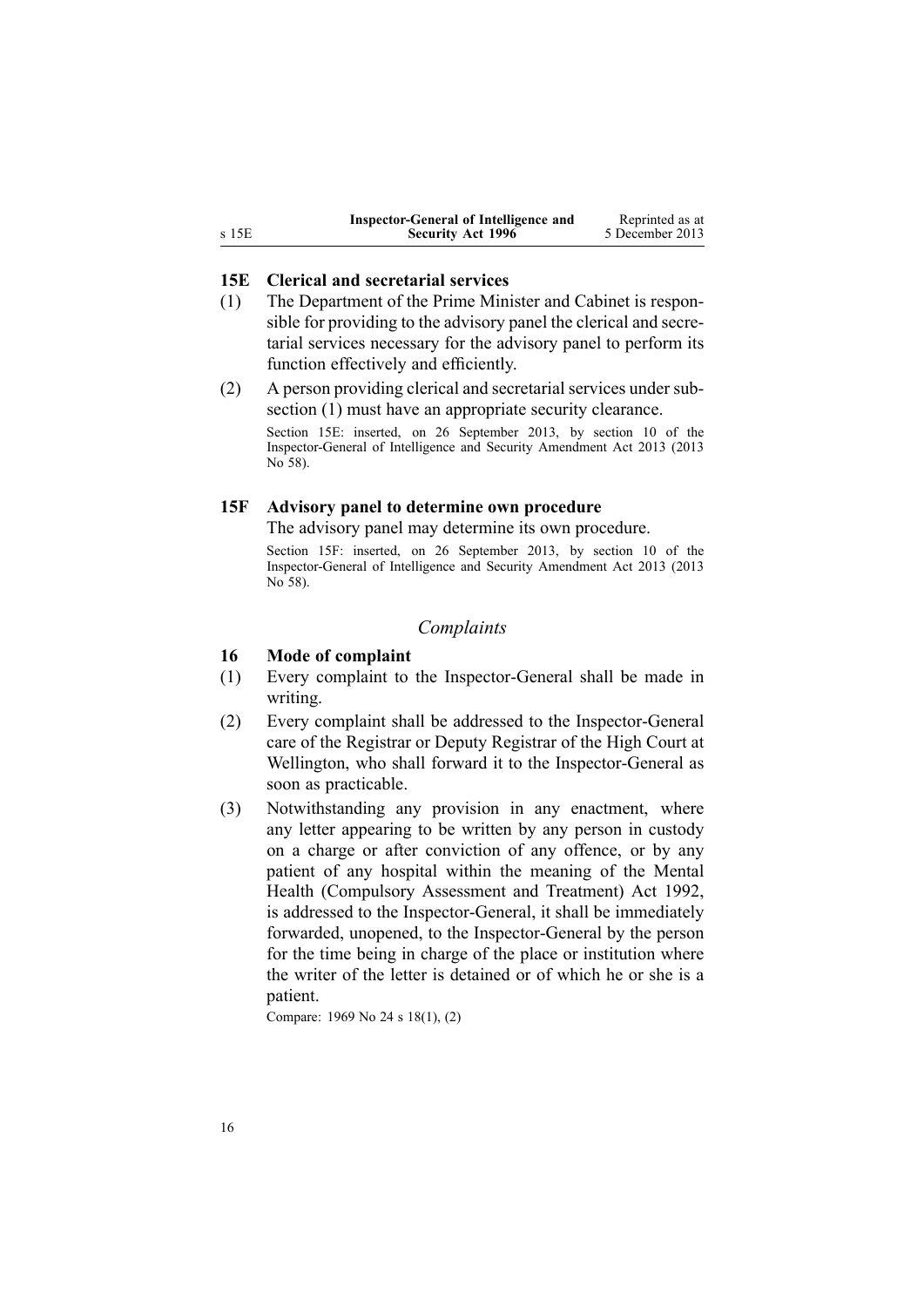# <span id="page-16-0"></span>**17 Power of Inspector-General to refuse to inquire into complaint**

- (1) The Inspector-General may in his or her discretion decide not to inquire into any complaint if, in his or her opinion,—
	- (a) the subject matter of the complaint is trivial; or
	- (b) the complaint is frivolous or vexatious or is not made in good faith.
- (2) If in the course of his or her inquiries it appears to the Inspector-General that—
	- (a) having regard to all the circumstances of the case, further inquiries are unnecessary; or
	- (b) the matter is one which should be heard by <sup>a</sup> court or tribunal constituted by statute,—

the Inspector-General may refuse to inquire into the matter further.

(3) In any case where the Inspector-General decides not to inquire into <sup>a</sup> complaint or proceed with his or her inquiries or in any case where the Inspector-General is precluded by [section](#page-12-0) 14 from inquiring into <sup>a</sup> complaint, the Inspector-General shall, as the case may require, advise the complainant of that decision or of the fact that the Inspector-General is so precluded. Compare: 1969 No 24 <sup>s</sup> [19](http://www.legislation.govt.nz/pdflink.aspx?id=DLM392036); 1988 No 20 <sup>s</sup> [87](http://www.legislation.govt.nz/pdflink.aspx?id=DLM130374)

# **18 Disclosures to Inspector-General by employees of intelligence and security agencies**

Where any employee of an intelligence and security agency brings any matter to the attention of the Inspector-General, that employee shall not be subjected by the intelligence and security agency to any penalty or discriminatory treatment of any kind in relation to his or her employment by reason only of having brought that matter to the attention of the Inspector-General unless the Inspector-General determines that in so doing the employee acted otherwise than in good faith.

### *Procedure*

# **19 Proceedings of Inspector-General**

(1) The Inspector-General, on commencing an inquiry,—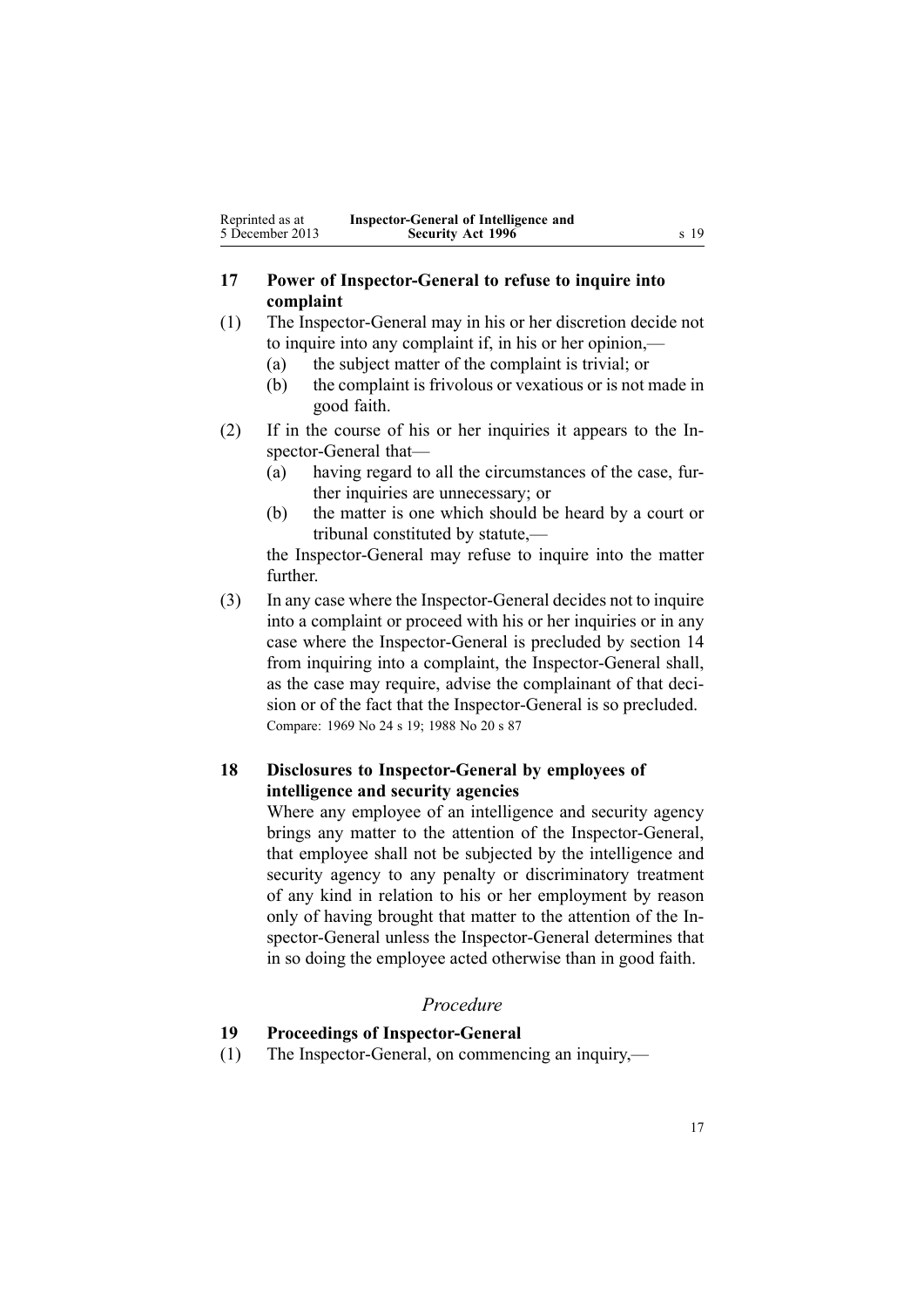|      | Inspector-General of Intelligence and | Reprinted as at |
|------|---------------------------------------|-----------------|
| s 19 | <b>Security Act 1996</b>              | 5 December 2013 |

- (a) shall notify the chief executive of the relevant intelligence and security agency of both the commencement of the inquiry and the nature of the inquiry; and
- (b) if the inquiry relates to <sup>a</sup> complaint, shall provide the chief executive with <sup>a</sup> copy of the complaint.
- (2) Where an inquiry is initiated by the Inspector-General of his or her own motion in accordance with the provisions of [section](#page-8-0)  $11(1)(a)$ , the Inspector-General shall advise the Minister of both the commencement of the inquiry and the nature of the inquiry.
- (3) If the inquiry relatesto <sup>a</sup> complaint, the Inspector-General may require the complainant to give on oath any information relating to the complaint, and may for that purpose administer an oath to the complainant.
- (4) The Inspector-General shall permit the complainant to be heard, and to be represented by counsel or any other person, and to have other persons testify to the complainant's record, reliability, and character.
- $(5)$  In accordance with the foregoing provisions of this section, the Inspector-General may receive such evidence asthe Inspector-General thinks fit, whether admissible in <sup>a</sup> court of law or not.
- (6) Every inquiry by the Inspector-General shall be conducted in private.
- (7) If at any time during the course of an inquiry it appears to the Inspector-General that there may be sufficient grounds for making any repor<sup>t</sup> or recommendation that may adversely affect an intelligence and security agency, or any employee of an intelligence and security agency, or any other person, the Inspector-General shall give to that intelligence and security agency, employee, or person an opportunity to be heard.
- (8) Subject to the provisions of this Act, the Inspector-General shall regulate his or her procedure in such <sup>a</sup> manner as the Inspector-General thinks fit.
- (9) Except on the ground of lack of jurisdiction, no proceeding, report, or finding of the Inspector-General shall be challenged, reviewed, quashed, or called in question in any court. Compare: 1969 No 24 <sup>s</sup> [20\(1\),](http://www.legislation.govt.nz/pdflink.aspx?id=DLM392040) (2), (4), (5), (9); 1977 No 50 <sup>s</sup> 11(3)

18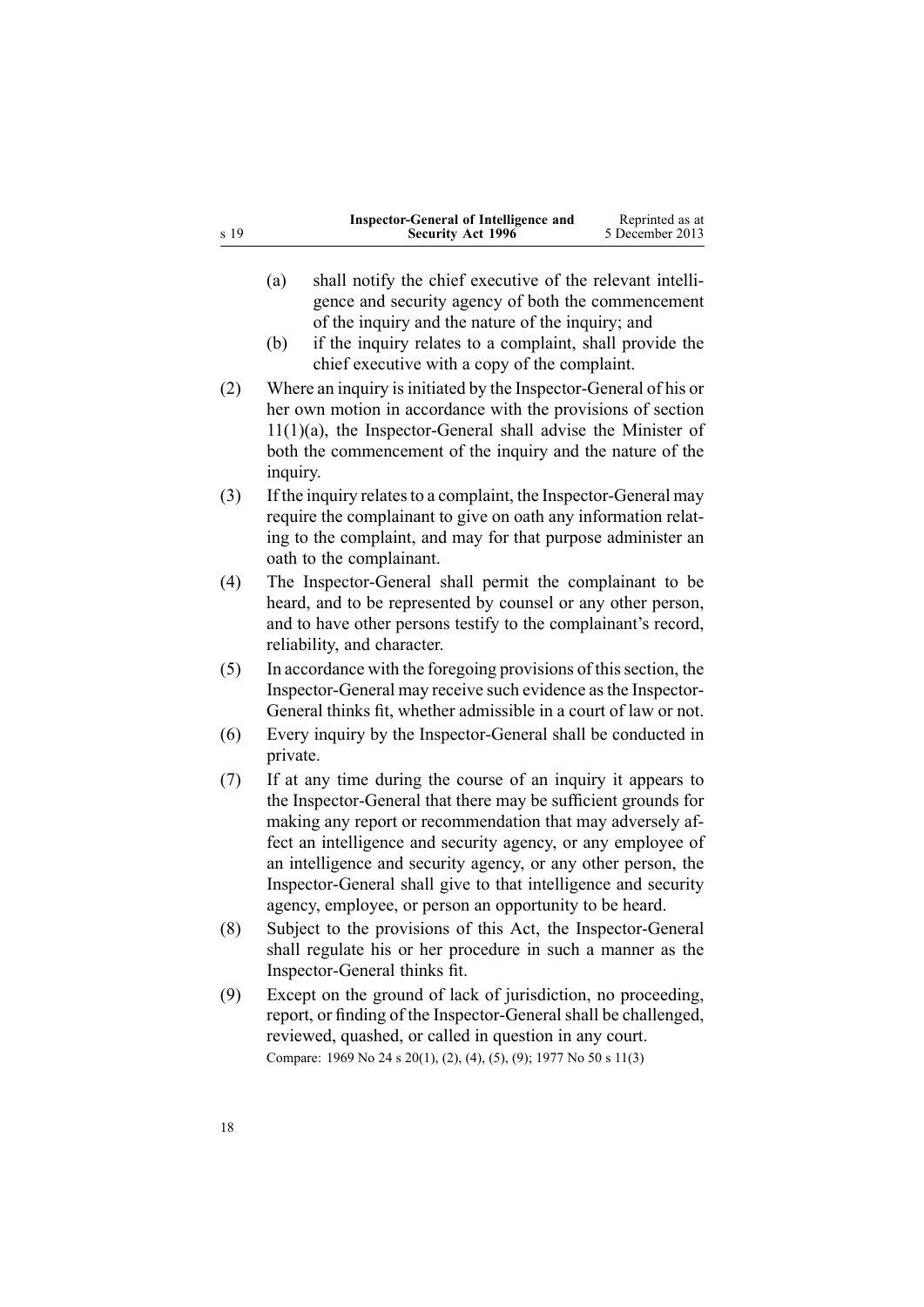<span id="page-18-0"></span>

| Reprinted as at | Inspector-General of Intelligence and |                 |
|-----------------|---------------------------------------|-----------------|
| 5 December 2013 | <b>Security Act 1996</b>              | s <sub>22</sub> |

### **20 Powers in relation to security records**

- (1) Subject to [section](#page-24-0) 26(3), the Inspector-General shall, for the purposes of any inquiry, have access to all security records which are in the custody or control of an intelligence and security agency and which are, in the opinion of the Inspector-General, relevant to the inquiry.
- (2) Where any security records that are normally kept in the custody of an intelligence and security agency are held by the Inspector-General in the course of an inquiry, the Inspector-General shall ensure that the security records are kept in safe custody in accordance with the requirements applying to the safe custody of security records in the intelligence and security agencies.
- (3) Where the Inspector-General is responsible for the production of any security records that have <sup>a</sup> security classification, the Inspector-General shall ensure that the security records are kept in safe custody in accordance with the requirements applying to the safe custody of security records in the intelligence and security agencies.

Compare: 1969 No 24 <sup>s</sup> [20\(2B\)](http://www.legislation.govt.nz/pdflink.aspx?id=DLM392040); 1977 No 50 <sup>s</sup> 11(1)

# **21 Power of entry**

For the purposes of any inquiry under this Act, the Inspector-General may, after giving notice to the chief executive of an intelligence and security agency of the Inspector-General's intention to do so, enter, at any reasonable time, any premises or place occupied or used by the agency.

### **22 Power to hear evidence in private**

In conducting any inquiry under [section](#page-8-0)  $11(1)$ , the Inspector-General may hear separately and in private such evidence (if any) as may be tendered by any party to the proceedings and any witnesses whom any party to the proceedings may wish to call if, in the opinion of the Inspector-General,—

- (a) the interests of justice so require; or
- (b) to do otherwise-
	- (i) would be likely to prejudice 1 or more of the interests referred to in section [26\(3\)\(a\)](#page-24-0); or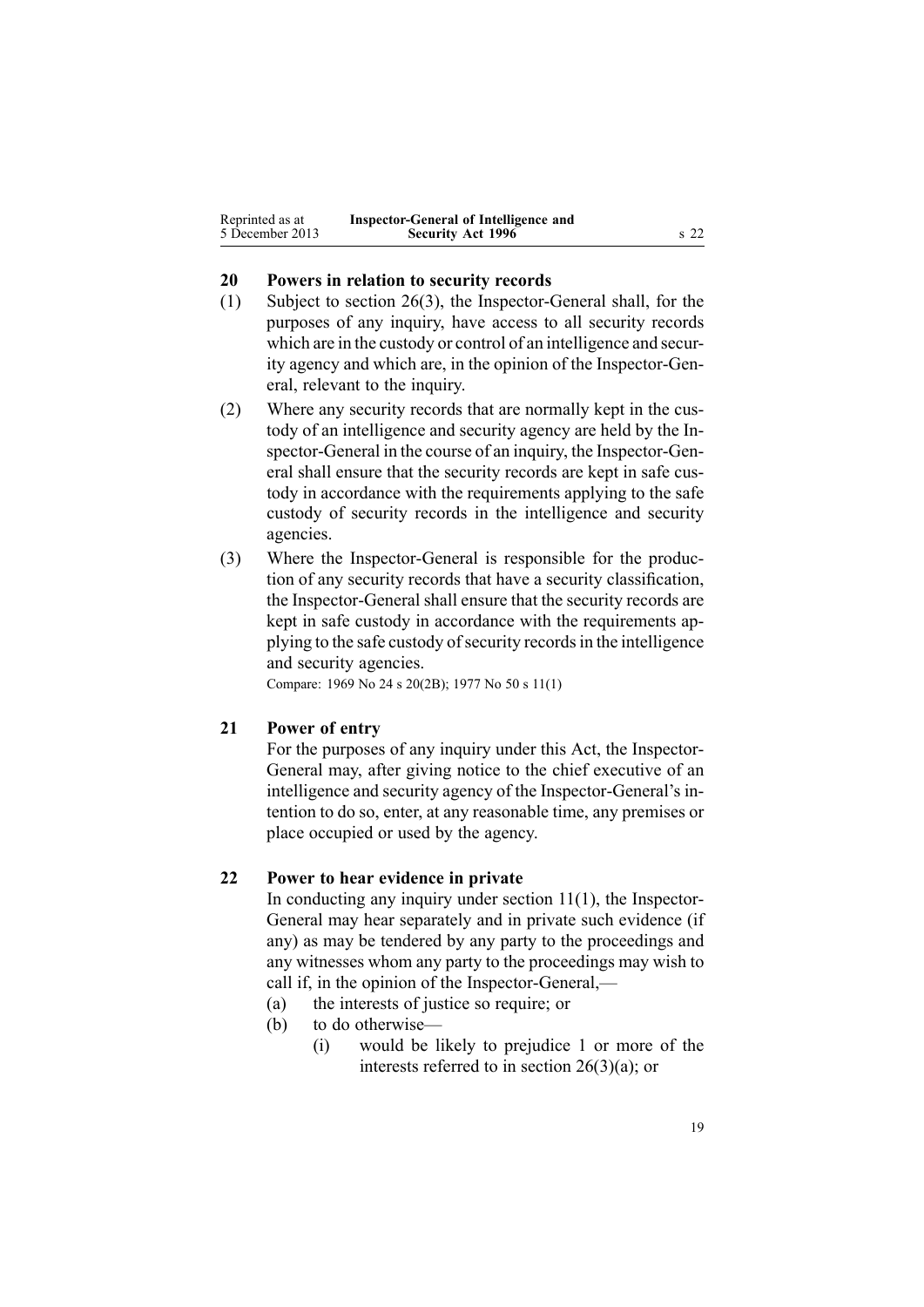(ii) would be likely to prejudice the privacy of any individual.

<span id="page-19-0"></span>Compare: 1969 No 24 <sup>s</sup> [20\(3\)](http://www.legislation.govt.nz/pdflink.aspx?id=DLM392040)

# **23 Powers of Inspector-General in relation to inquiries**

- (1) The Inspector-General may require any person who, in the Inspector-General's opinion, is able to give information relating to any matter to which an inquiry relates to furnish such information, and to produce such documents or things in the possession or under the control of that person, as in the opinion of the Inspector-General are relevant to the subject matter of the inquiry.
- (2) The Inspector-General may summon and examine on oath any person who in the opinion of the Inspector-General is able to give any information relating to any matter to which an inquiry relates, and may for the purpose administer an oath to any person so summoned.
- (3) Every such examination by the Inspector-General shall be deemed to be <sup>a</sup> judicial proceeding within the meaning of [section](http://www.legislation.govt.nz/pdflink.aspx?id=DLM328793) 108 of the Crimes Act 1961 (which relates to perjury).
- (4) Subject to subsection (5), every person who appears as <sup>a</sup> witness before the Inspector-General shall have the same privileges in relation to the giving of information, the answering of questions, and the production of documents and papers and things as witnesses have in courts of law.
- (5) Where any person is bound by the provisions of any enactment (being an Act of Parliament or any regulations made by Order in Council) to maintain secrecy in relation to, or not to disclose, any matter, compliance by that person with <sup>a</sup> requirement of the Inspector-General (being <sup>a</sup> requirement made pursuant to subsection (1)) is not a breach of the relevant obligation of secrecy or non-disclosure or of the enactment by which that obligation is imposed.
- (6) Witnesses' fees, allowances, and travelling expenses according to the scales for the time being prescribed by regulations made under the Criminal [Procedure](http://www.legislation.govt.nz/pdflink.aspx?id=DLM3359902) Act 2011—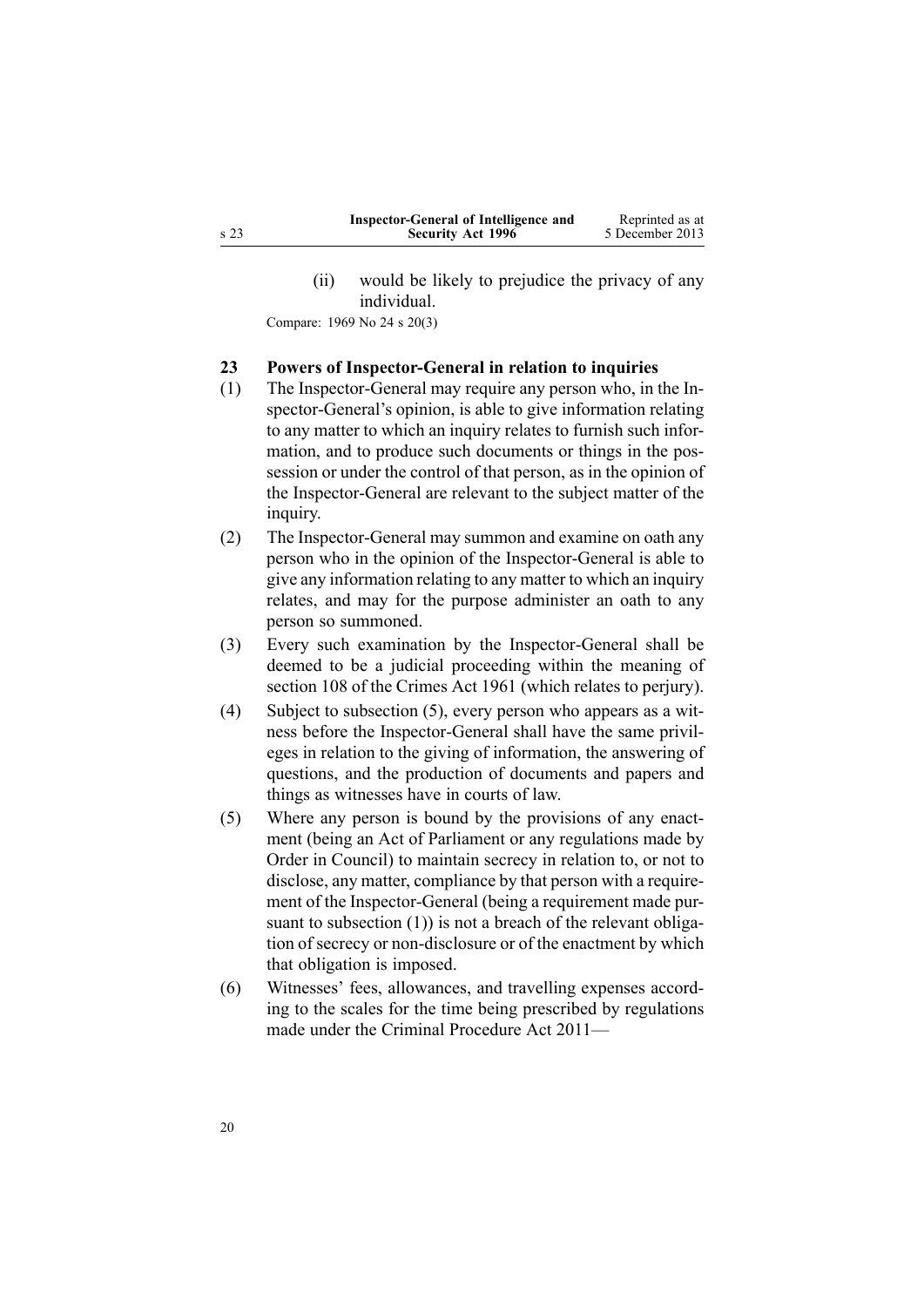<span id="page-20-0"></span>

| Reprinted as at | Inspector-General of Intelligence and |                 |
|-----------------|---------------------------------------|-----------------|
| 5 December 2013 | <b>Security Act 1996</b>              | s <sub>24</sub> |

- (a) shall be paid by the Inspector-General to any person who appears as <sup>a</sup> witness before the Inspector-General pursuan<sup>t</sup> to <sup>a</sup> summons under subsection (2); and
- (b) may, if the Inspector-General so decides, be paid by the Inspector-General to any other person who appears as <sup>a</sup> witness before the Inspector-General;—

and those regulations, with all necessary modifications, shall apply accordingly.

- (7) For the purposes of this section the Inspector-General shall have the powers of <sup>a</sup> court under any such regulations to fix or disallow, in whole or in part, or increase the amounts payable thereunder.
- (8) Every person commits an offence and is liable on conviction to <sup>a</sup> fine not exceeding \$5,000 who—
	- (a) without lawful justification or excuse, wilfully obstructs, hinders, or resists the Inspector-General or any other person in the exercise of his or her powers under this Act:
	- (b) without lawful justification or excuse, refuses or wilfully fails to comply with any lawful requirement of the Inspector-General or any other person under this Act:
	- (c) wilfully makes any false statement to or misleads or attempts to mislead the Inspector-General or any other person in the exercise of his or her powers under this Act.

Compare: 1969 No 24 <sup>s</sup> [20\(6\),](http://www.legislation.govt.nz/pdflink.aspx?id=DLM392040) (8); 1977 No 50 <sup>s</sup> 11(2)

Section 23(5): amended, on 5 August 2013, by [section](http://www.legislation.govt.nz/pdflink.aspx?id=DLM2998633) 77(3) of the Legislation Act 2012 (2012 No 119).

Section 23(6): amended, on 1 July 2013, by [section](http://www.legislation.govt.nz/pdflink.aspx?id=DLM3360714) 413 of the Criminal Procedure Act 2011 (2011 No 81).

Section 23(8): amended, on 1 July 2013, by [section](http://www.legislation.govt.nz/pdflink.aspx?id=DLM3360714) 413 of the Criminal Procedure Act 2011 (2011 No 81).

# **24 Proceedings privileged**

- (1) Subject to subsection (2),—
	- (a) no proceedings, civil or criminal, may be brought against the Inspector-General, an appointed member of the advisory panel, or against any employee of the Inspector-General, for anything done or reported or said by the Inspector-General, appointed member, or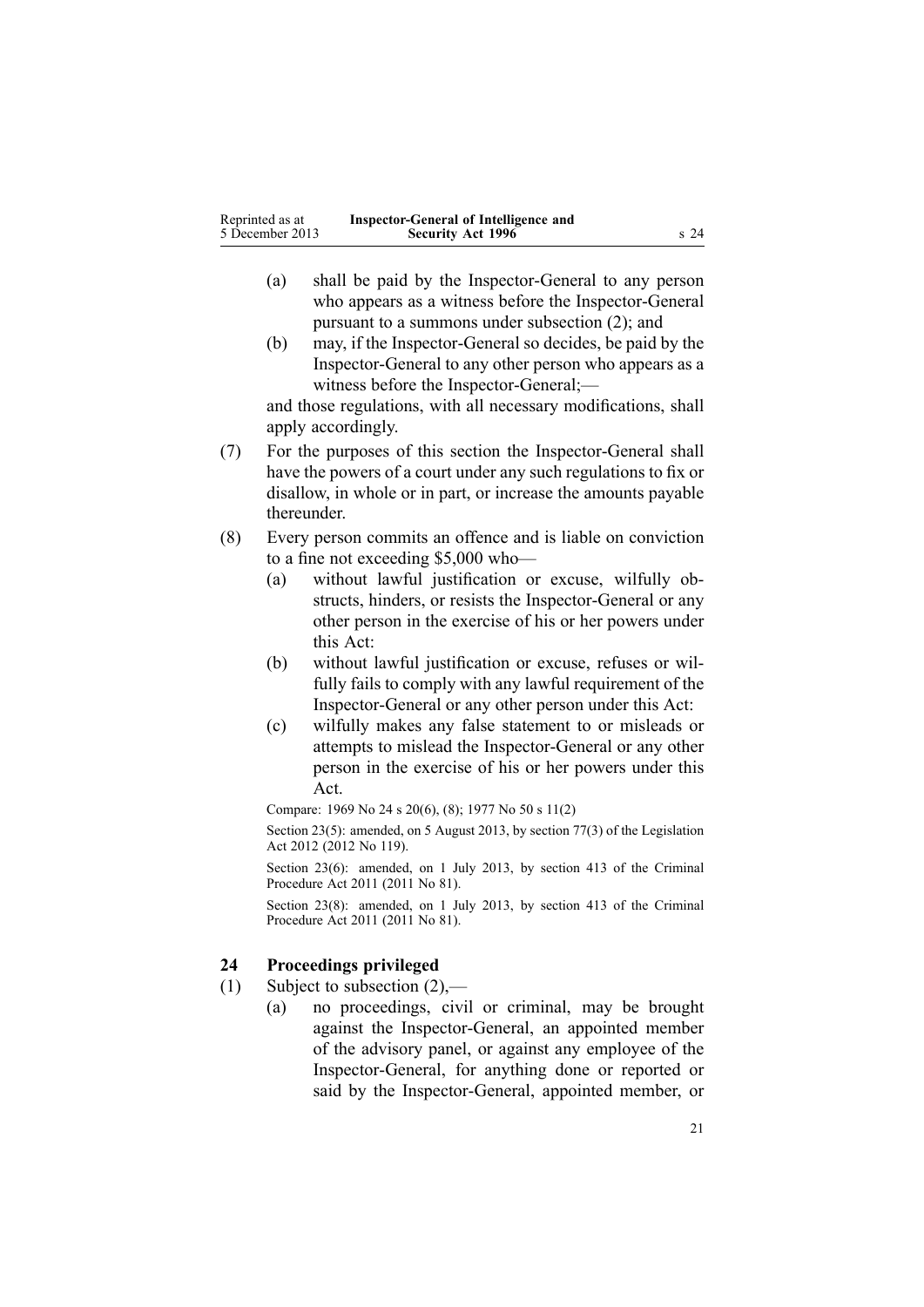<span id="page-21-0"></span>

|      | Inspector-General of Intelligence and | Reprinted as at |
|------|---------------------------------------|-----------------|
| s 25 | <b>Security Act 1996</b>              | 5 December 2013 |

employee in the course of the exercise or intended exercise of their functions under this Act, unless it is shown that the Inspector-General, appointed member, or employee acted in bad faith:

- (b) neither the Inspector-General nor an appointed member of the advisory panel nor any employee of the Inspector-General nor any person who has held the appointment of Inspector-General or who has been an appointed member of the advisory panel or who has been an employee of the Inspector-General is to be called to give evidence in any court, or in any proceedings of <sup>a</sup> judicial nature, in respec<sup>t</sup> of anything coming to his or her knowledge in the exercise of his or her functions under this Act.
- (2) Nothing in subsection (1) applies in respec<sup>t</sup> of proceedings for—
	- (a) an offence against [section](#page-27-0) 28 of this Act; or
	- (b) an offence against [section](http://www.legislation.govt.nz/pdflink.aspx?id=DLM328526) 78 or section [78A\(1\)](http://www.legislation.govt.nz/pdflink.aspx?id=DLM328528) or [sec](http://www.legislation.govt.nz/pdflink.aspx?id=DLM328753)[tion](http://www.legislation.govt.nz/pdflink.aspx?id=DLM328753) 105 or [section](http://www.legislation.govt.nz/pdflink.aspx?id=DLM328755) 105A or [section](http://www.legislation.govt.nz/pdflink.aspx?id=DLM328758) 105B of the Crimes Act 1961; or
	- (c) the offence of conspiring to commit an offence against [section](http://www.legislation.govt.nz/pdflink.aspx?id=DLM328526) 78 or section [78A\(1\)](http://www.legislation.govt.nz/pdflink.aspx?id=DLM328528) or [section](http://www.legislation.govt.nz/pdflink.aspx?id=DLM328753) 105 or [section](http://www.legislation.govt.nz/pdflink.aspx?id=DLM328755) [105A](http://www.legislation.govt.nz/pdflink.aspx?id=DLM328755) or [section](http://www.legislation.govt.nz/pdflink.aspx?id=DLM328758) 105B of the Crimes Act 1961; or
	- (d) the offence of attempting to commit an offence against [section](http://www.legislation.govt.nz/pdflink.aspx?id=DLM328526) 78 or section [78A\(1\)](http://www.legislation.govt.nz/pdflink.aspx?id=DLM328528) or [section](http://www.legislation.govt.nz/pdflink.aspx?id=DLM328753) 105 or [section](http://www.legislation.govt.nz/pdflink.aspx?id=DLM328755) [105A](http://www.legislation.govt.nz/pdflink.aspx?id=DLM328755) or [section](http://www.legislation.govt.nz/pdflink.aspx?id=DLM328758) 105B of the Crimes Act 1961.
- (3) Anything said or any information given or any document or thing produced by any person in the course of any inquiry by or proceedings before the Inspector-General under this Act shall be privileged in the same manner as if the inquiry or proceedings were proceedings in <sup>a</sup> court.

Compare: 1969 No 24 <sup>s</sup> [24](http://www.legislation.govt.nz/pdflink.aspx?id=DLM392056); 1987 No 8 <sup>s</sup> [25\(1\)](http://www.legislation.govt.nz/pdflink.aspx?id=DLM101353); 1993 No 28 <sup>s</sup> [129\(1\)](http://www.legislation.govt.nz/pdflink.aspx?id=DLM298439)

Section 24(1): replaced, on 26 September 2013, by [section](http://www.legislation.govt.nz/pdflink.aspx?id=DLM5495932) 11 of the Inspector-General of Intelligence and Security Amendment Act 2013 (2013 No 58).

# **25 Reports in relation to inquiries**

(1) On completion of an inquiry, the Inspector-General shall prepare <sup>a</sup> written repor<sup>t</sup> containing his or her conclusions and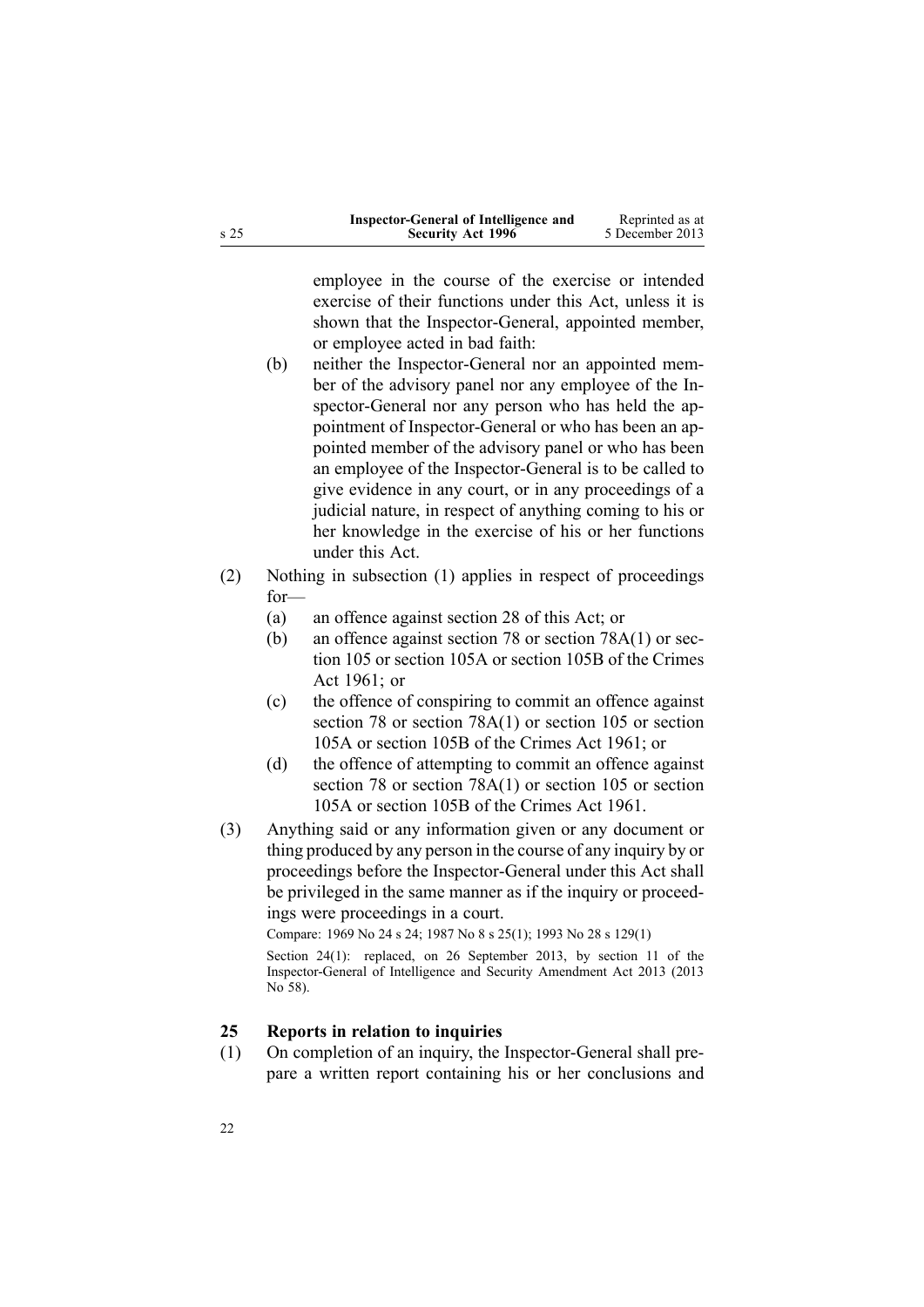| Reprinted as at | Inspector-General of Intelligence and |      |
|-----------------|---------------------------------------|------|
| 5 December 2013 | <b>Security Act 1996</b>              | s 25 |

recommendations and shall forward such repor<sup>t</sup> to the Minister and to the chief executive of the intelligence and security agency to which the inquiry relates.

- (2) Where an inquiry has been conducted by the Inspector-General following <sup>a</sup> complaint, the Inspector-General shall also advise the complainant of his or her conclusions in terms that will not prejudice the security or defence of New Zealand or the international relations of the Government of New Zealand.
- (3) If, in the course of the Inspector-General's inquiries, the Inspector-General is of the opinion that there is evidence of <sup>a</sup> breach of duty or misconduct by an employee of an intelligence and security agency, the Inspector-General shall inform the chief executive and the Minister immediately.
- (4) On completion of an inquiry, all documents and material relating to that inquiry which the Inspector-General has obtained from an intelligence and security agency shall be returned by the Inspector-General to that agency and all other papers, documents, or records relating to that inquiry in the possession of the Inspector-General and all copies of the Inspector-General's repor<sup>t</sup> shall be kept in safe custody in accordance with the requirements applying to the safe custody of documents in the intelligence and security agencies or disposed of by the Inspector-General in accordance with the requirements applying to the disposal of documents by the intelligence and security agencies.
- (5) The Inspector-General may repor<sup>t</sup> to the Minister—
	- (a) on the compliance by an intelligence and security agency with the Inspector-General's recommendations as the result of an inquiry by the Inspector-General; and
	- (b) on the adequacy of any remedial or preventative measures taken by an intelligence and security agency following such inquiry.
- (6) As soon as practicable after receiving <sup>a</sup> repor<sup>t</sup> from the Inspector-General, the Minister—
	- (a) must provide his or her response to the Inspector-General and the chief executive of the intelligence and security agency concerned; and
	- (b) may provide his or her response to the Intelligence and Security Committee.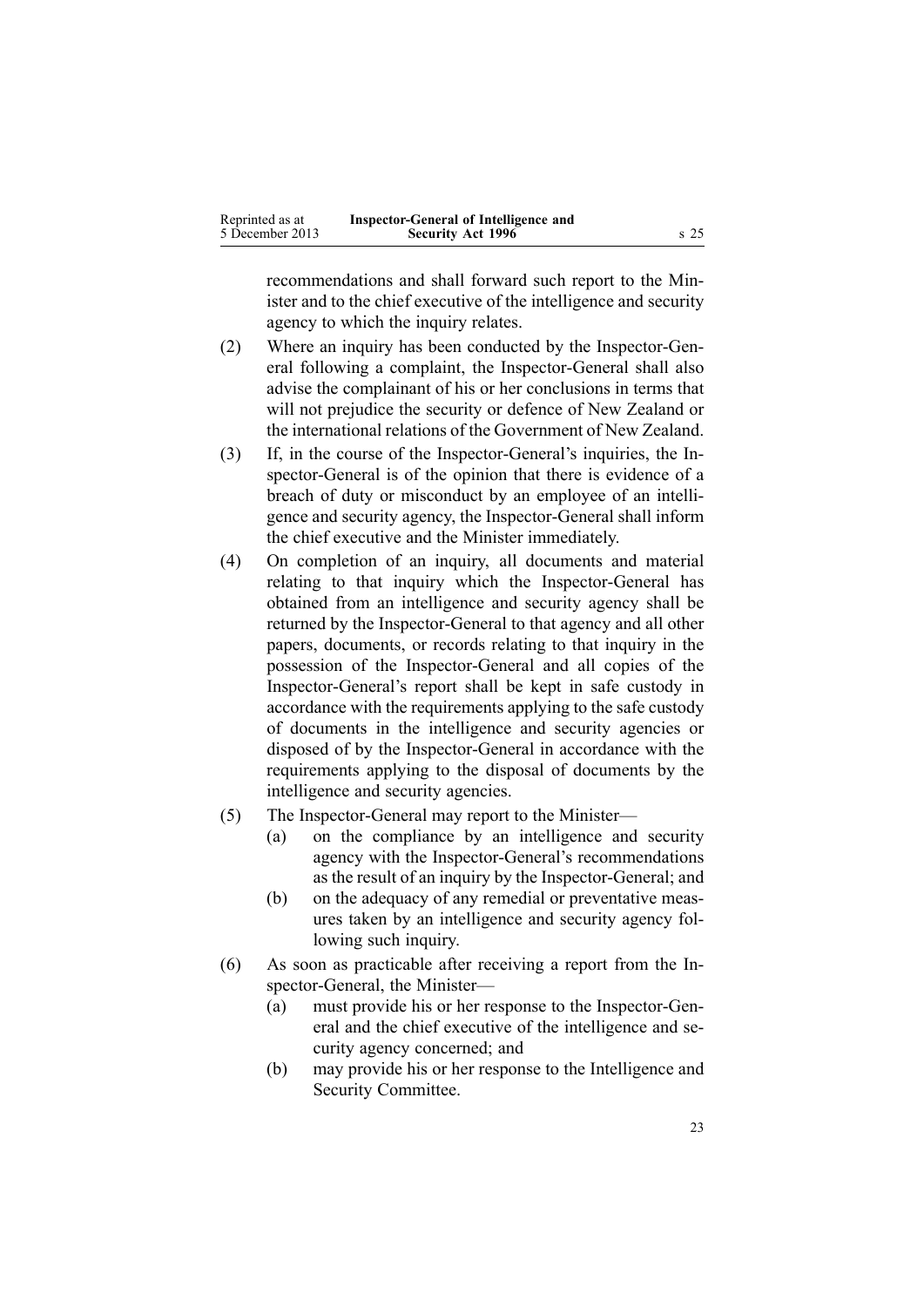<span id="page-23-0"></span>

|       | Inspector-General of Intelligence and | Reprinted as at |
|-------|---------------------------------------|-----------------|
| s 25A | <b>Security Act 1996</b>              | 5 December 2013 |

- (7) Subsection (6) does not apply to the extent that <sup>a</sup> repor<sup>t</sup> relates to employment matters or security clearance issues.
- (8) For the purposes of this section,—
	- (a) the Inspector-General may, after consulting the chief executive of the intelligence and security agency concerned, determine the security classification of <sup>a</sup> repor<sup>t</sup> prepared under this section; and
	- (b) any matter quoted or summarised in the repor<sup>t</sup> must be given <sup>a</sup> security classification not less than the security classification of the matter quoted or summarised.

Compare: 1969 No 24 <sup>s</sup> [21](http://www.legislation.govt.nz/pdflink.aspx?id=DLM392048); 1977 No 50 <sup>s</sup> 13

Section 25(6): inserted, on 26 September 2013, by [section](http://www.legislation.govt.nz/pdflink.aspx?id=DLM5495933) 12 of the Inspector-General of Intelligence and Security Amendment Act 2013 (2013  $\overline{No}$  58).

Section 25(7): inserted, on 26 September 2013, by [section](http://www.legislation.govt.nz/pdflink.aspx?id=DLM5495933) 12 of the Inspector-General of Intelligence and Security Amendment Act 2013 (2013 No 58).

Section 25(8): inserted, on 26 September 2013, by [section](http://www.legislation.govt.nz/pdflink.aspx?id=DLM5495933) 12 of the Inspector-General of Intelligence and Security Amendment Act 2013 (2013 No 58).

### **25A Publication of Inspector-General's reports under section 25**

- (1) As soon as practicable after forwarding <sup>a</sup> repor<sup>t</sup> as required by [section](#page-21-0) 25(1), the Inspector-General must make <sup>a</sup> copy of the repor<sup>t</sup> publicly available on an Internet site maintained by or on behalf of the Inspector-General.
- (2) However, the Inspector-General must not, in the copy of <sup>a</sup> repor<sup>t</sup> made publicly available under subsection (1), disclose—
	- (a) information the public disclosure of which would be likely to prejudice the entrusting of information to the Government of New Zealand on <sup>a</sup> basis of confidence—
		- (i) by the governmen<sup>t</sup> of any other country or any agency of such <sup>a</sup> government; or
		- (ii) by any international organisation; or
	- (b) information the public disclosure of which would be likely to endanger the safety of any person; or
	- (c) the identity of any person who is or has been an officer, employee, or agen<sup>t</sup> of an intelligence and security agency other than the chief executive, or any informa-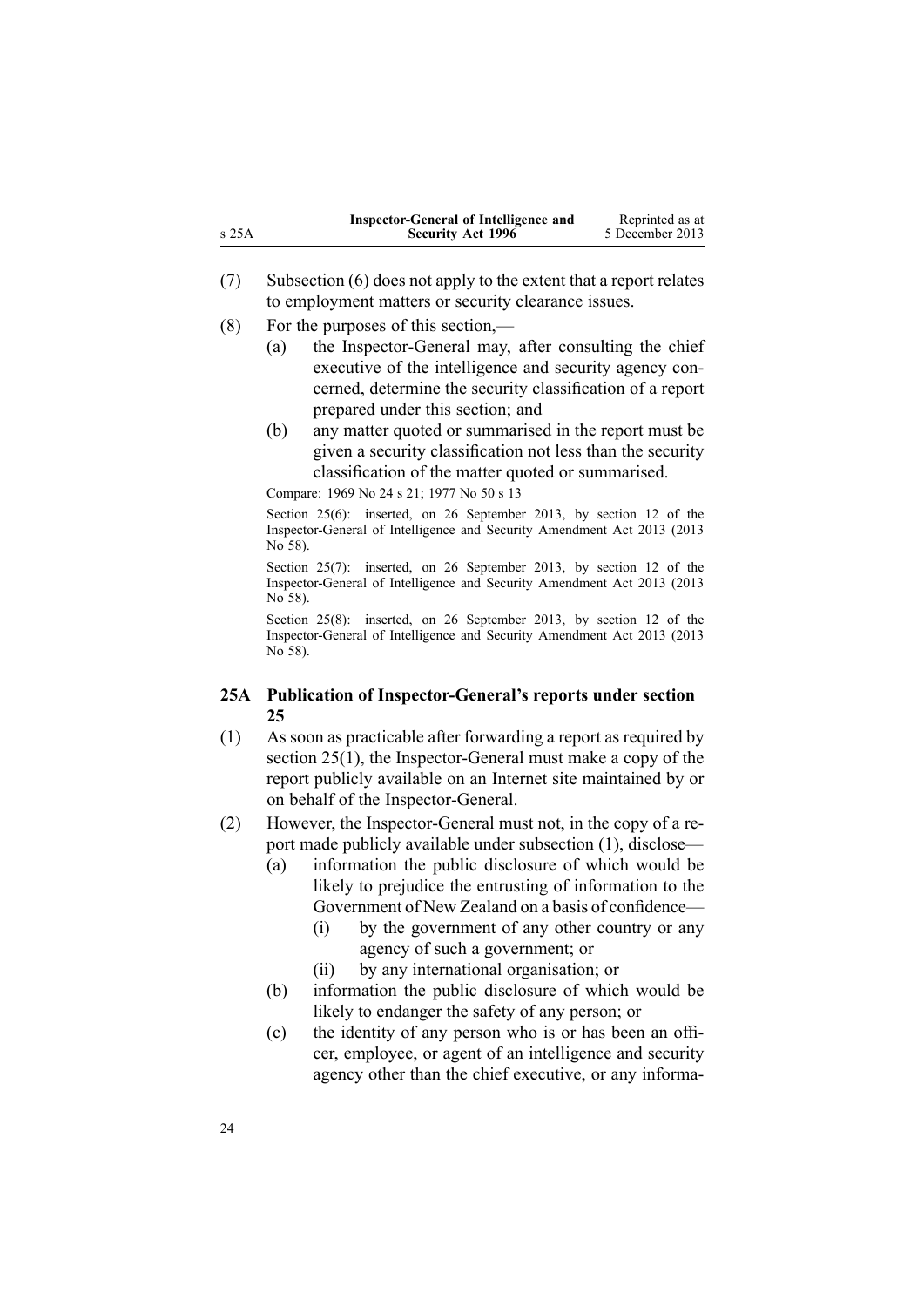tion from which the identity of such <sup>a</sup> person could reasonably be inferred; or

- <span id="page-24-0"></span>(d) information the public disclosure of which would be likely to prejudice—
	- (i) the continued discharge of the functions of an intelligence and security agency; or
	- (ii) the security or defence of New Zealand or the international relations of the Government of New Zealand; or
- (e) any information about employment matters or security clearance issues.

Section 25A: inserted, on 26 September 2013, by [section](http://www.legislation.govt.nz/pdflink.aspx?id=DLM5495934) 13 of the Inspector-General of Intelligence and Security Amendment Act 2013 (2013 No 58).

# **26 Disclosure**

- (1) Subject to the provisions of this Act, the Inspector-General and an appointed member of the advisory panel and any person employed on the staff of the Inspector-General and any person assisting the Inspector-General shall not disclose to any person any security records or other official information whatsoever relating to the activities of an intelligence and security agency.
- (2) Nothing in subsection (1) shall limit the disclosure to the Minister of information concerning the activities of an intelligence and security agency.
- (3) Subject to subsection (4), where the Minister certifies—
	- (a) that the disclosure either to or by the Inspector-General of any security records or any other official information would be likely—
		- (i) to prejudice the security or defence of New Zealand or the international relations of the Government of New Zealand; or
		- (ii) to prejudice the entrusting of information to the Government of New Zealand on <sup>a</sup> basis of confidence by the governmen<sup>t</sup> of any other country or any agency of such <sup>a</sup> government; or
		- (iii) to prejudice the entrusting of information to the Government of New Zealand on <sup>a</sup> basis of confidence by any international organisation; or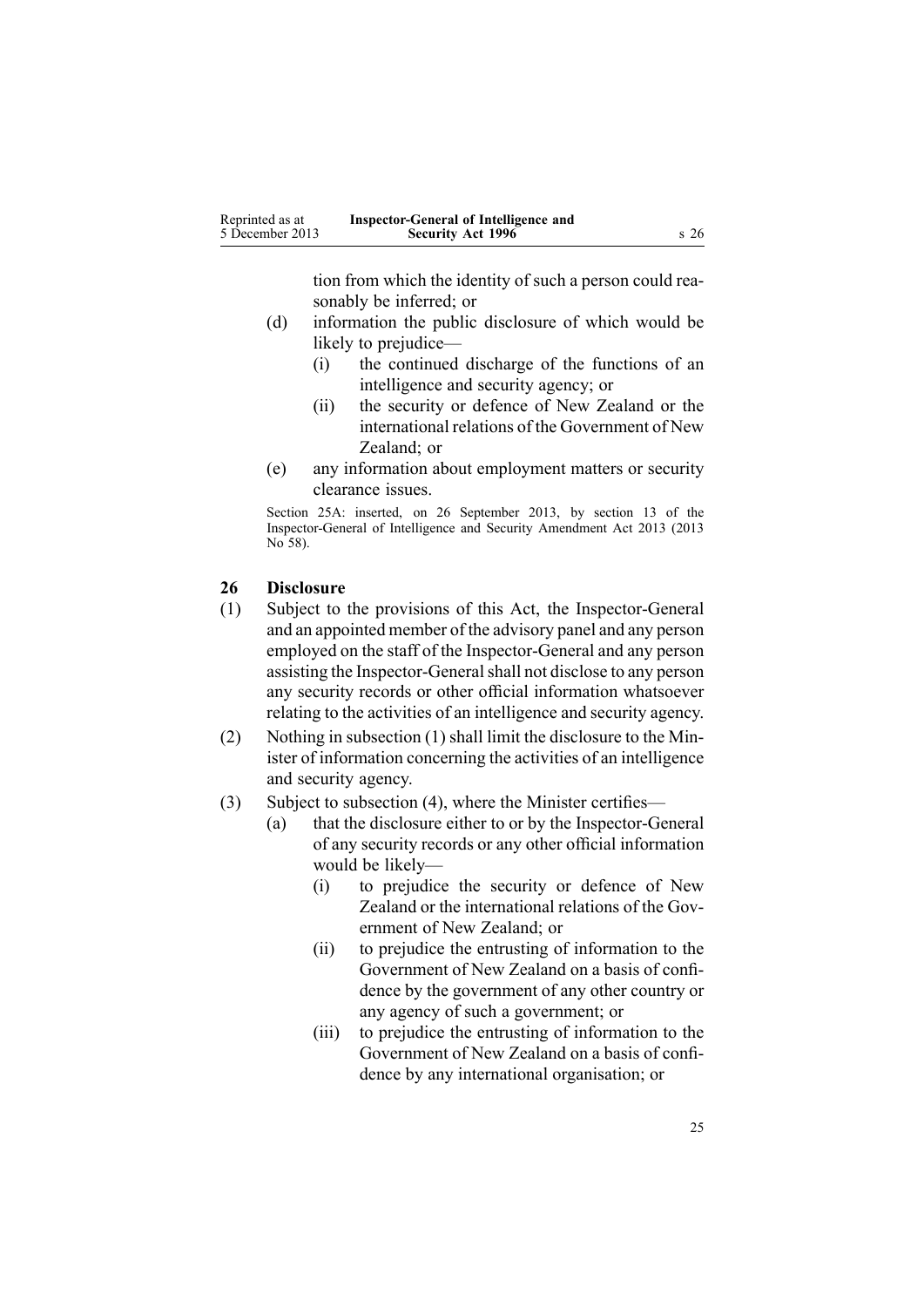<span id="page-25-0"></span>

|      | Inspector-General of Intelligence and | Reprinted as at |
|------|---------------------------------------|-----------------|
| s 27 | <b>Security Act 1996</b>              | 5 December 2013 |

- (iv) to endanger the safety of any person; and
- (b) that such disclosure—
	- (i) should not be made; or
	- (ii) should be made only on such terms and conditions as are, in the Minister's opinion, necessary in the interests of security,—

the Inspector-General shall act in accordance with the certificate.

- (4) The Minister shall not exercise his or her power under subsection (3) until the Inspector-General has consulted with—
	- (a) the chief executive of the relevant intelligence and security agency; and
	- (b) any other person (not being, in the case of <sup>a</sup> complaint, the complainant) capable of assisting in the determination of the circumstances and information relevant to the inquiry, being circumstances and information that should not in the interests of security be disclosed in the course of or in relation to the inquiry.

Compare: 1969 No 24 <sup>s</sup> [20A\(1\)](http://www.legislation.govt.nz/pdflink.aspx?id=DLM392045); 1977 No 50 <sup>s</sup> 12

Section 26(1): amended, on 26 September 2013, by [section](http://www.legislation.govt.nz/pdflink.aspx?id=DLM5495936) 14 of the Inspector-General of Intelligence and Security Amendment Act 2013 (2013 No 58).

### **27 Reports by Inspector-General**

- (1) As soon as practicable after the end of each year ending with 30 June, the Inspector-General shall furnish <sup>a</sup> repor<sup>t</sup> of the Inspector-General's operations during that year to—
	- (a) each Minister who is responsible for an intelligence and security agency; and
	- (b) the Prime Minister.
- (2) The repor<sup>t</sup> shall—
	- (a) specify the number of inquiries undertaken by the Inspector-General during the year; and
	- (b) contain <sup>a</sup> brief description of the outcome of each inquiry; and
	- (ba) certify the extent to which each intelligence and security agency's compliance systems are sound; and
	- (c) contain such other information asthe Inspector-General believes it is necessary, in order to fulfil the object of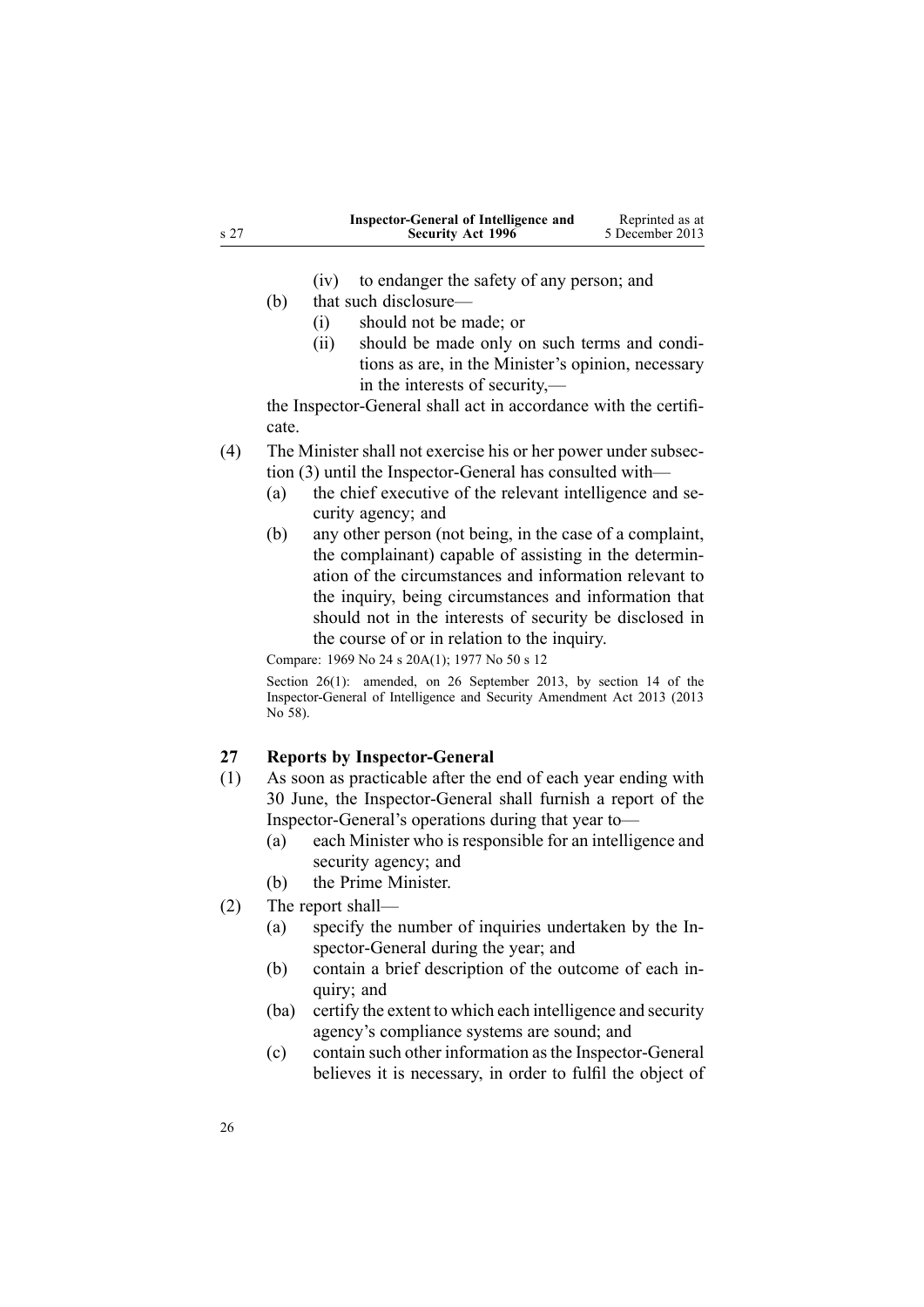this Act, to make available to the Ministers specified in subsection  $(1)$ .

- (3) The Prime Minister shall, as soon as practicable after receiving <sup>a</sup> repor<sup>t</sup> under subsection (1), presen<sup>t</sup> <sup>a</sup> copy of the repor<sup>t</sup> to the House of Representatives, together with <sup>a</sup> statement as to whether any matter has, under subsection (4), been excluded from that copy.
- (4) If it appears to the Prime Minister, after consultation with the Inspector-General, that the publication of any matter in an annual repor<sup>t</sup> would be likely—
	- (a) to prejudice the security or defence of New Zealand or the international relations of the Government of New Zealand: or
	- (b) to prejudice the entrusting of information to the Government of New Zealand on <sup>a</sup> basis of confidence by the governmen<sup>t</sup> of any other country or any agency of such <sup>a</sup> government; or
	- (c) to prejudice the entrusting of information to the Government of New Zealand on <sup>a</sup> basis of confidence by any international organisation; or
	- (d) to endanger the safety of any person,—

the Prime Minister may exclude that matter from the copy of the repor<sup>t</sup> to be presented to the House of Representatives.

- (5) The Prime Minister shall provide the Leader of the Opposition with <sup>a</sup> copy of the repor<sup>t</sup> furnished to the Prime Minister under subsection  $(1)$ .
- (6) Where the copy supplied to the Leader of the Opposition under subsection (5) contains matter excluded by the Prime Minister, under subsection  $(4)$ , from the copy presented to the House of Representatives, the Leader of the Opposition shall not disclose that matter to any other person.
- (6A) As soon as practicable after <sup>a</sup> copy of the repor<sup>t</sup> is presented to the House of Representatives under subsection (3), the Inspector-General must make <sup>a</sup> copy of the repor<sup>t</sup> (as presented to the House of Representatives) publicly available on an Internet site maintained by or on behalf of the Inspector-General.
- (7) The Inspector-General may at any time, with the concurrence of the Prime Minister, repor<sup>t</sup> either generally or in respec<sup>t</sup> of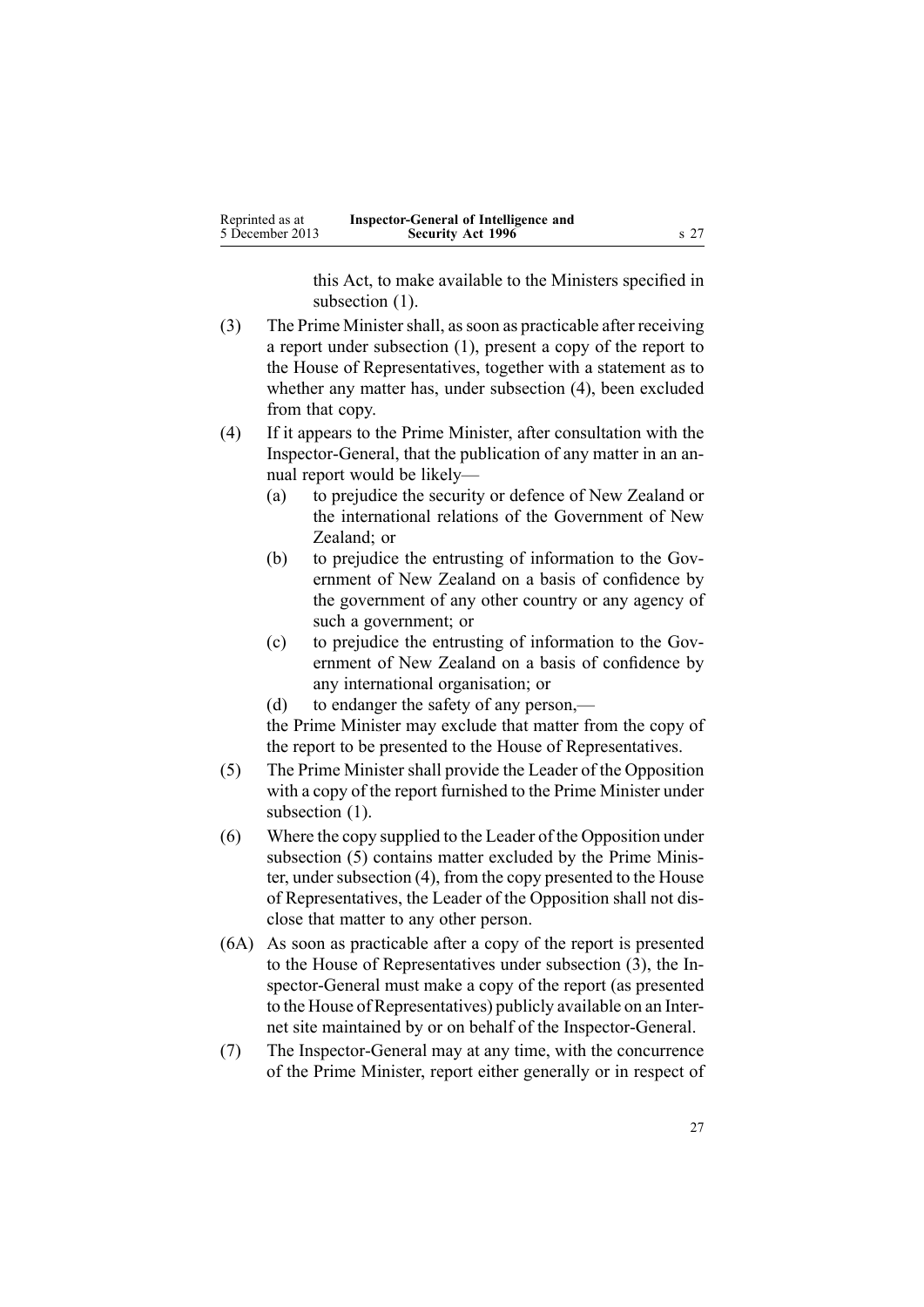| Inspector-General of Intelligence and | Reprinted as at |
|---------------------------------------|-----------------|
| <b>Security Act 1996</b>              | 5 December 2013 |

<span id="page-27-0"></span>any particular matter to the Intelligence and Security Committee established by [section](http://www.legislation.govt.nz/pdflink.aspx?id=DLM392266) 5 of the Intelligence and Security Committee Act 1996.

Section 27(2)(ba): inserted, on 26 September 2013, by [section](http://www.legislation.govt.nz/pdflink.aspx?id=DLM5495937) 15(1) of the Inspector-General of Intelligence and Security Amendment Act 2013 (2013 No 58).

Section 27(3): amended, on 26 September 2013, by [section](http://www.legislation.govt.nz/pdflink.aspx?id=DLM5495937) 15(2) of the Inspector-General of Intelligence and Security Amendment Act 2013 (2013 No 58).

Section 27(4): amended, on 26 September 2013, by [section](http://www.legislation.govt.nz/pdflink.aspx?id=DLM5495937) 15(3) of the Inspector-General of Intelligence and Security Amendment Act 2013 (2013 No 58).

Section 27(6): amended, on 26 September 2013, by [section](http://www.legislation.govt.nz/pdflink.aspx?id=DLM5495937) 15(3) of the Inspector-General of Intelligence and Security Amendment Act 2013 (2013 No 58).

Section 27(6A): inserted, on 26 September 2013, by [section](http://www.legislation.govt.nz/pdflink.aspx?id=DLM5495937) 15(4) of the Inspector-General of Intelligence and Security Amendment Act 2013 (2013 No 58).

#### **28 Secrecy**

- (1) No person who is, or has at any time been, the Inspector-General or an appointed member of the advisory panel or an employee of the Inspector-General or <sup>a</sup> person assisting the Inspector-General shall, either directly or indirectly, excep<sup>t</sup> in the performance of that person's functions or duties or in the exercise of that person's powers under this Act,—
	- (a) make <sup>a</sup> record of, or disclose to any person, any information acquired by reason of the person holding or acting in that office; or
	- (b) make use of any such information.
- (2) Nothing in subsection (1) applies in relation to the disclosure or use of any information after its disclosure or use has been approved in writing by the Minister.
- (3) Every person commits an offence and is liable on conviction to imprisonment for <sup>a</sup> term not exceeding 2 years or <sup>a</sup> fine not exceeding \$10,000 or to both, who acts in contravention of subsection  $(1)$ .
- (4) The Inspector-General and any employee of the Inspector-General shall be deemed for the purposes of [sections](http://www.legislation.govt.nz/pdflink.aspx?id=DLM328753) 105 and [105A](http://www.legislation.govt.nz/pdflink.aspx?id=DLM328755) of the Crimes Act 1961 to be officials.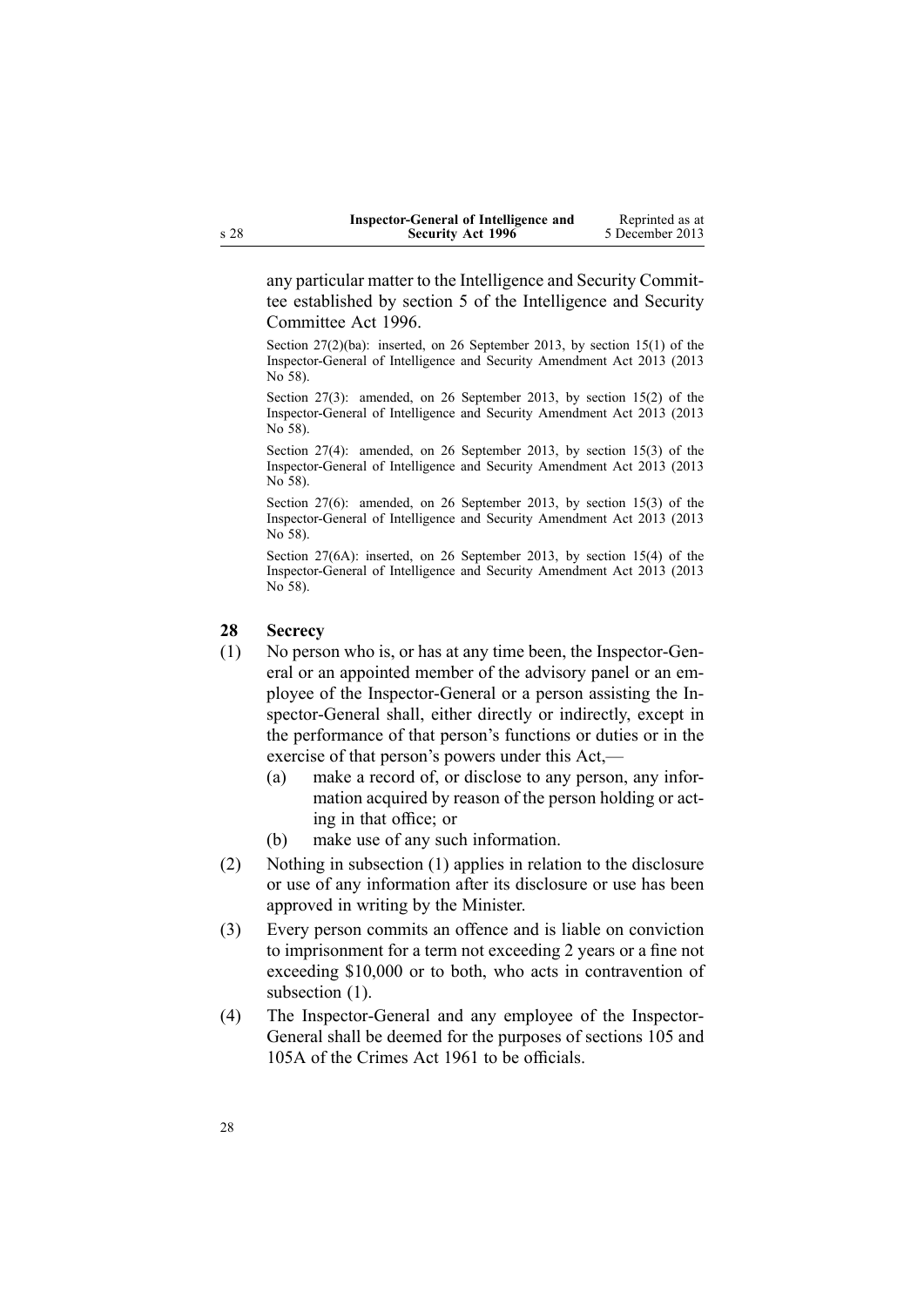<span id="page-28-0"></span>

| Reprinted as at | Inspector-General of Intelligence and |        |
|-----------------|---------------------------------------|--------|
| 5 December 2013 | <b>Security Act 1996</b>              | $s$ 29 |

- (5) No prosecution for an offence against this section shall be commenced excep<sup>t</sup> with the leave of the Attorney-General.
- (6) *Amendment(s) incorporated in the [Act\(s\).](http://www.legislation.govt.nz/pdflink.aspx?id=DLM311185)* Section 28(1): amended, on 26 September 2013, by [section](http://www.legislation.govt.nz/pdflink.aspx?id=DLM5495938) 16 of the Inspector-General of Intelligence and Security Amendment Act 2013 (2013 No 58).

Section 28(3): amended, on 1 July 2013, by [section](http://www.legislation.govt.nz/pdflink.aspx?id=DLM3360714) 413 of the Criminal Procedure Act 2011 (2011 No 81).

# **29 Publication**

- (1) Except with the written consent of the Minister, no repor<sup>t</sup> or account of any inquiry by the Inspector-General, or any complaint before the Inspector-General, or any decision of the Inspector-General or the Minister relating to such inquiry or complaint shall be published in any newspaper or other document or broadcast by radio or television or otherwise distributed or disclosed in any manner whatsoever, unless the repor<sup>t</sup> or account is confined,—
	- (a) in the case of <sup>a</sup> complaint, to advice provided to the complainant by the Inspector-General in accordance with [section](#page-21-0) 25(2); and
	- (b) in any other case, to material that the Inspector-General has approved for release (the approval being an approval given in writing after the Inspector-General has consulted, in relation to security requirements, with the chief executive of the intelligence and security agency to which the inquiry or complaint relates).
- (2) No person contravenes subsection (1) by reason only of publishing, or broadcasting, or distributing, or disclosing the fact that any inquiry has been conducted by the Inspector-General.
- (3) Every person commits an offence who publishes or broadcasts or causes to be published or broadcast or otherwise distributes or discloses any repor<sup>t</sup> or account in contravention of subsection (1).
- (4) Every person who commits an offence against subsection (3) is liable on conviction—
	- (a) in the case of <sup>a</sup> company or other corporation, to <sup>a</sup> fine not exceeding \$50,000; and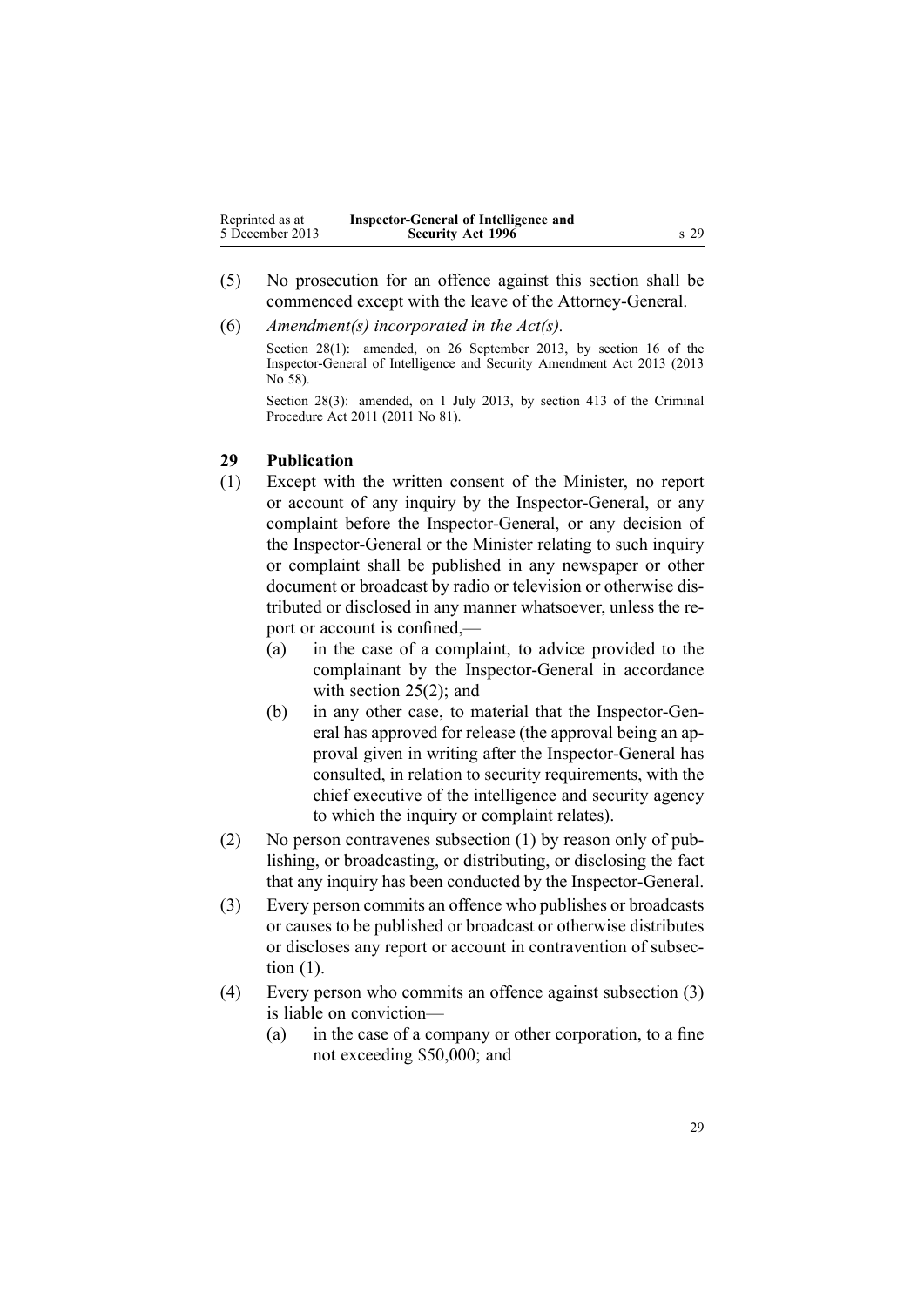<span id="page-29-0"></span>

| s 30 |                                                                                                                                                                                                                                | <b>Inspector-General of Intelligence and</b><br>Security Act 1996                                                                     | Reprinted as at<br>5 December 2013 |
|------|--------------------------------------------------------------------------------------------------------------------------------------------------------------------------------------------------------------------------------|---------------------------------------------------------------------------------------------------------------------------------------|------------------------------------|
|      | (b)                                                                                                                                                                                                                            | in the case of a natural person to imprisonment for a<br>term not exceeding 1 year or to a fine not exceeding<br>\$10,000 or to both. |                                    |
| (5)  |                                                                                                                                                                                                                                | No prosecution for an offence against this section shall be<br>commenced except with the leave of the Attorney-General.               |                                    |
| (6)  | Nothing in this section shall restrict the broadcasting or report-<br>ing of proceedings in Parliament.<br>Compare: 1969 No 24 s 23; 1977 No 50 s 14<br>Section 29(4): amended, on 1 July 2013, by section 413 of the Criminal |                                                                                                                                       |                                    |
|      |                                                                                                                                                                                                                                | Procedure Act 2011 (2011 No 81).                                                                                                      |                                    |
|      |                                                                                                                                                                                                                                | Amendments to Ombudsmen Act 1975                                                                                                      |                                    |
| 30   |                                                                                                                                                                                                                                | <b>Referral of complaint to Inspector-General of Intelligence</b><br>and Security<br>Amendment(s) incorporated in the $Act(s)$ .      |                                    |
| 31   | <b>Security</b>                                                                                                                                                                                                                | <b>Consultation with Inspector-General of Intelligence and</b><br>Amendment(s) incorporated in the $Act(s)$ .                         |                                    |
|      |                                                                                                                                                                                                                                | <b>Amendments to Privacy Act 1993</b>                                                                                                 |                                    |
| 32   |                                                                                                                                                                                                                                | <b>Referral of complaint to Inspector-General of Intelligence</b><br>and Security                                                     |                                    |
|      |                                                                                                                                                                                                                                | Amendment(s) incorporated in the $Act(s)$ .                                                                                           |                                    |
| 33   | <b>Security</b>                                                                                                                                                                                                                | <b>Consultation with Inspector-General of Intelligence and</b>                                                                        |                                    |
|      |                                                                                                                                                                                                                                | Amendment(s) incorporated in the $Act(s)$ .                                                                                           |                                    |
|      |                                                                                                                                                                                                                                |                                                                                                                                       |                                    |
|      |                                                                                                                                                                                                                                |                                                                                                                                       |                                    |
|      |                                                                                                                                                                                                                                |                                                                                                                                       |                                    |
|      |                                                                                                                                                                                                                                |                                                                                                                                       |                                    |